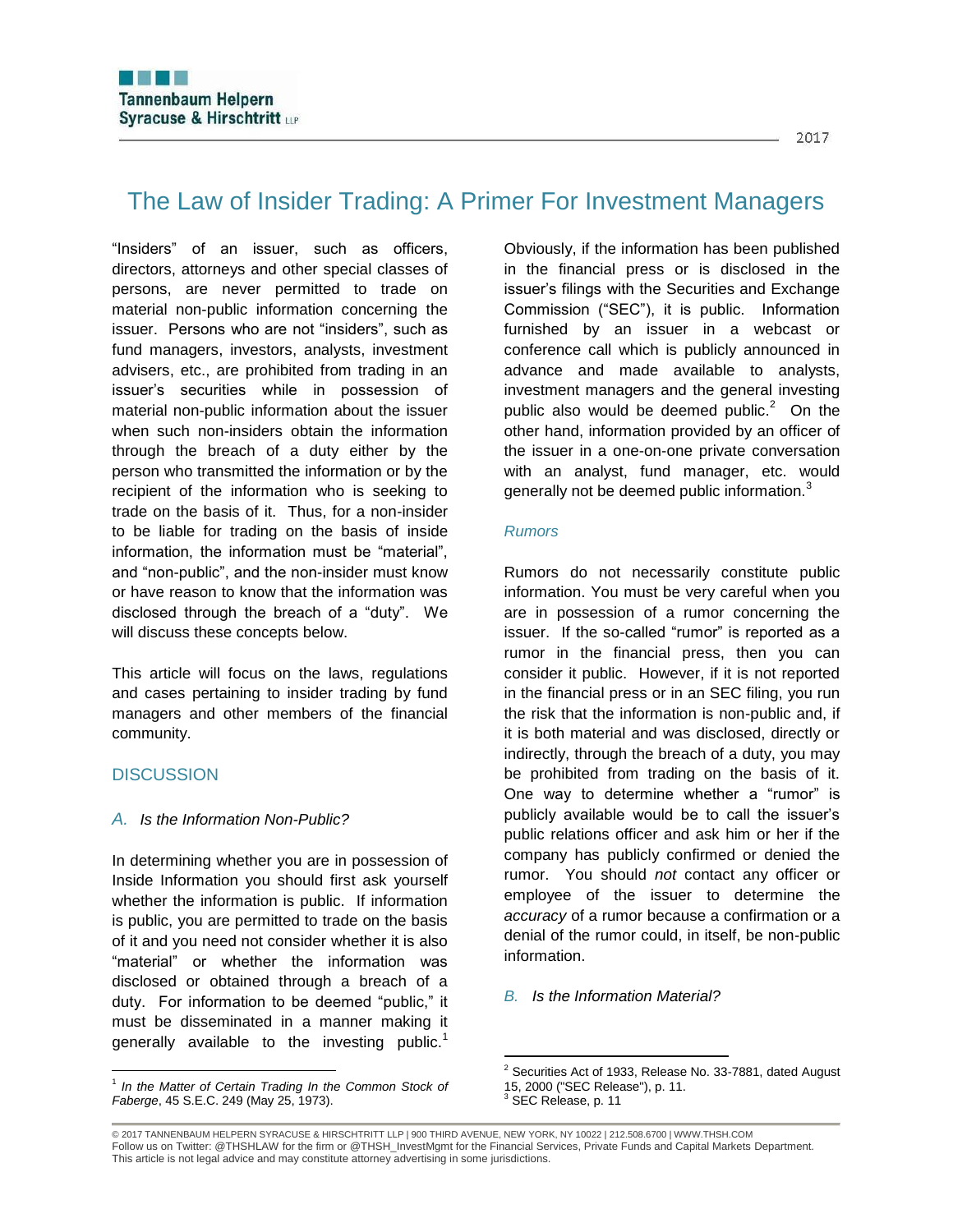In order to be subject to the prohibition against trading on the basis of Inside Information, the information must not only be non-public, but it must also be "material." Determining what constitutes "material" information is not an easy task. In the seminal case of *TSC Industries, Inc. v. Northway, Inc.*, the U.S. Supreme Court set forth a standard of materiality. Information is material if "there [is] a substantial likelihood that the disclosure of an omitted fact would have been viewed by the reasonable investor as having significantly altered the total mix of information made available."<sup>4</sup> Accordingly, information is material if it would "significantly alter the total mix of information currently available regarding the security."<sup>5</sup> Subsequent to the *TSC* ruling, the Association for Investment Management and Research ("AIMR") came out with what may be considered a clearer definition of materiality which expands upon the Supreme Court's statements: "information is material if its disclosure would be likely to have an impact on the price of a security or if reasonable investors would want to know the information before making an investment decision."<sup>6</sup> The issue of materiality may be characterized as a mixed question of law and fact involving application of a legal standard to a particular set of facts,<sup>7</sup> and, as such, there is no bright line test from a legal perspective to assist in determining what is material. As a general rule of thumb, if you consider the information to be important, it is probably "material."

The SEC has stated that one kind of information -- earnings guidance -- is virtually always material:

> One common situation that raises special concerns about selective disclosure has been the practice of securities analysts seeking "guidance" from issuers regarding earning forecasts. When an issuer official engages in a private discussion with an

 $\overline{a}$ 

analyst who is seeking guidance about earnings estimates, he or she takes on a high degree of risk under Regulation FD  $[17 \text{ C.F.R. }$  §240.100]<sup>8</sup>. If the issuer official communicates selectively to the analyst nonpublic information that the company's anticipated earnings will be higher than, lower than, or even the same as what analysts have been forecasting, the issuer likely will have violated Regulation FD. This is true whether the information about earnings is communicated expressly or through indirect "guidance," the meaning of which is apparent though implied. Similarly, an issuer cannot render material information immaterial simply by breaking it into ostensibly nonmaterial pieces.<sup>9</sup>

The bottom line is that analysts and fund managers should no longer seek confirmation of their own projections about the issuer from the issuer.

The SEC has enumerated other types of information and events, in addition to earnings information, which are likely to be considered material, including the following:

- Mergers, acquisitions, tender offers, joint ventures, or changes in assets;
- New products or discoveries;
- Developments regarding customers or suppliers (e.g., acquisition or loss of a contract);
- Changes in control or in management;
- Changes in auditors, or auditor notification that issuer may no longer rely on the audit report; and
- Events regarding the issuer's securities:
	- **Defaults**
	- **Redemptions**
	- **Splits**
	- Repurchase plans

<sup>4</sup> *TSC Industries, Inc. v. Northway, Inc.*, 426 U.S. 438, 96 S.Ct. 2126 (1976).

<sup>5</sup> *TSC* at 449.

<sup>6</sup> *See* Association for Investment Management and Research  $(7<sup>th</sup>$  Edition, 1996). 7

*TSC* at 450.

 $\overline{a}$ <sup>8</sup> Regulation FD prohibits the selective disclosure of information by an issuer and certain of its officers (*see* p.5, *infra*).

SEC Release, p. 11.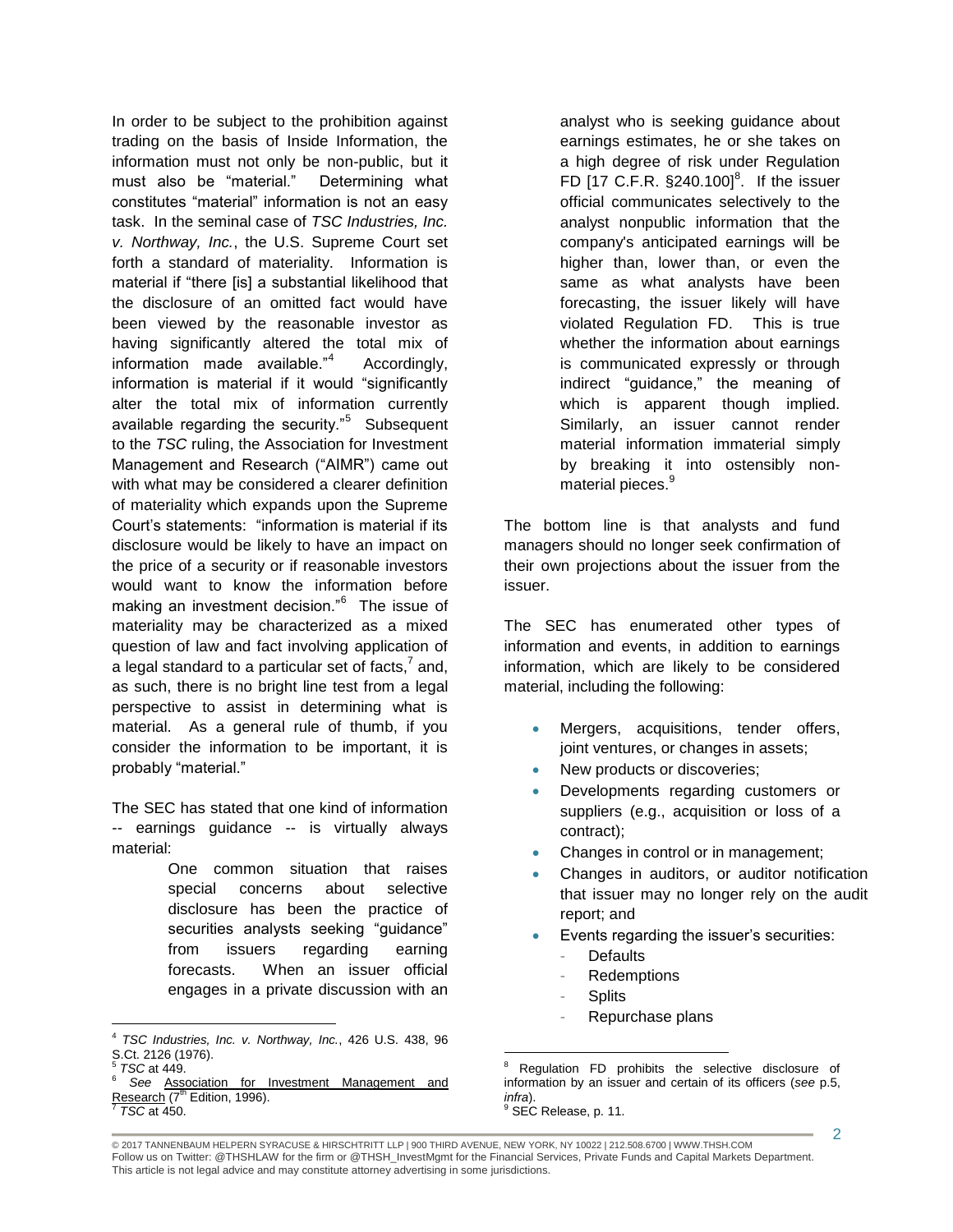- Changes in dividends
- Changes in rights of holders
- Sales of securities
- Bankruptcies/receiverships.<sup>10</sup>

# *The Mosaic Theory*

In 2000, the SEC adopted Regulation  $FD<sup>11</sup>$  to prevent the practice of selective disclosure by issuers to market professionals, including analysts and investment managers. While Regulation FD governs the activities of issuers who release information, and not the analysts and investment managers who receive it, the Release issued by the SEC in connection with the promulgation of Regulation FD provides helpful guidance to such analysts, investment managers and other market professionals.

The SEC explains in its Release that, under the so-called "mosaic" theory, an analyst or investment manager is permitted to "put together pieces of public information and non-material, non-public information to create a mosaic from which a material, non-public conclusion may be drawn."<sup>12</sup> For example, you may be aware from an issuer's SEC filings that it is highly dependent upon the supply of cashmere wool from India, and you may have learned of an earthquake in Kashmir which has severely disrupted production of cashmere, all of which is public information. Based upon that information, you may draw the conclusion that the issuer's earnings for the next quarter or year are likely to fall dramatically which may be a forecast that the issuer has not publicly disseminated and is not widely shared in the financial markets. Under this example, you would be permitted to trade on the basis of your conclusion.

You must be careful to differentiate between non-public conclusions *which you may have drawn* and obtaining *confirmation from the issuer* of such conclusions. If, in the above example, you called the issuer's Chief Financial Officer to confirm your projection of the effect of

 $\overline{a}$ 

the earthquake in Kashmir on the issuer's future earnings, and you received a confirmation or a denial from that officer, such confirmation or denial may, in itself, constitute material, nonpublic information which would prevent you from trading in the issuer's stock.

The case of *SEC v. Monarch Fund*<sup>13</sup>, which involved a claim against an investment advisor for trading on inside information, contains language which further supports the mosaic theory and also evinces a certain deference accorded to analysts who gather information concerning public companies. In that case, the U.S. Court of Appeals for the Second Circuit reversed a finding of liability against an investment manager. In the course of its decision, the court stated the following:

> All reasonable investors seek to obtain as much information as they can before purchasing or selling a security. Investors will usually consult a broker, having confidence that such a professional keeps abreast of the market, including the information circulated regarding specific securities, and will rely upon the information given to them by their broker. Therefore, investment advisors seek to obtain as much information including rumors regarding a security as they can so that they may properly advise their clients.

> Since [the defendant] was the investment adviser for his family investment companies, it was his duty to trade in securities that he thought had attractive investment potential. It was for this reason that he made inquiries in the investment community to get information that he thought would be helpful in determining the efficacy of investments to be made for the clients he represented<sup>14</sup>.

 $10$  SEC Release, pp. 10-11.

<sup>11</sup> 17 C.F.R. § 240.100.

<sup>&</sup>lt;sup>12</sup> Standards of Practice for Investor Relations, National Investor Relations Institute (2d Edition, January 2001), p. 51.

 $\overline{a}$ <sup>13</sup> 608F 2d 938 (2d Cir. 1979)

<sup>14</sup> 602 F.2 at 942-943.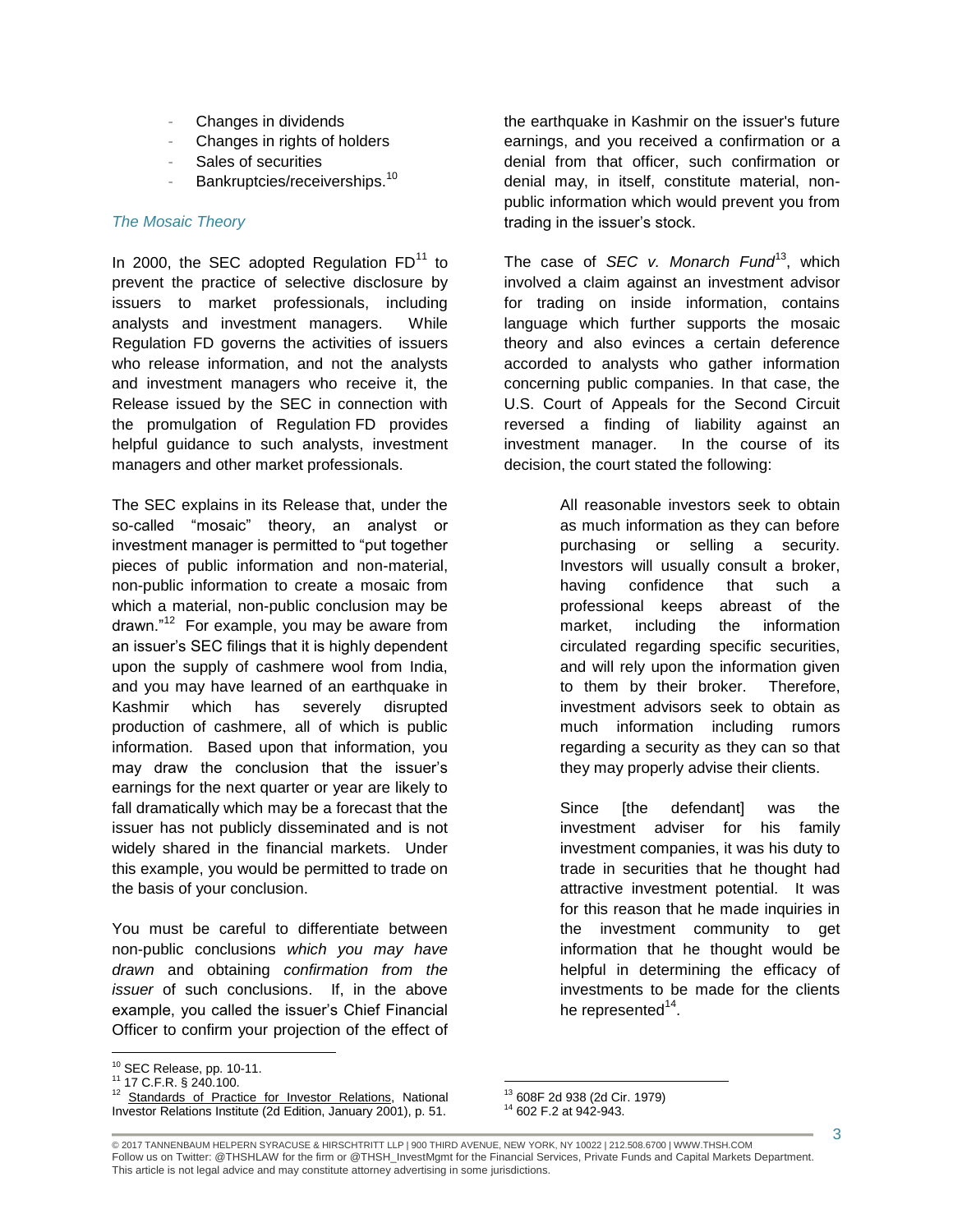In holding that the defendant investment adviser was not liable for trading on the information he had learned, the Court also noted that the investment adviser had "testified that no one had told him that the rumors circulating in the market place…constituted corporate inside information. Indeed, the evidence indicated that rumors of [the alleged inside information] were circulating throughout the over-the-counter-community."<sup>15</sup>

The Court in the *Monarch Fund* case also noted that the adviser's liability depends upon whether the information involved "is of a specific or general nature."<sup>16</sup> "This determination is important," stated the court, "because it directly bears upon the level of risk taken by an investor. Certainly the ability of a court to find a violation of the securities laws diminishes in proportion to the extent that the disclosed information is so general that the recipient thereof is still 'undertaking a substantial economic risk that his tempting target will prove to be a "white elephant."<sup>17</sup>

The SEC, in its release adopting Regulation FD, specifically acknowledged the validity of the "mosaic" process and stated that the staff was not attempting to prevent an astute analyst from reaching material conclusions about a company.<sup>18</sup> The United States Supreme Court also has recognized the legitimate role played by investment analysts in contacting company officials to obtain information necessary to investment decisions.<sup>19</sup> The SEC stated in its Release that Regulation FD is designed to prohibit officers of an issuer from selectively disclosing information and is not intended to focus on "whether an analyst, through some combination of persistence, knowledge, and insight, regards as material information whose significance is not apparent to the reasonable investor."<sup>20</sup> On the other hand, analysts and fund managers must be careful not to "cajole a

 $\overline{a}$ 

<sup>16</sup> 608 F 2d at 942. (*citing United States v. Chiarella*, 588 F. 2d 1358, 1366-67 [(2d Cir.)], *cert. granted*, 441 U.S. 942, 99 corporate spokesman into selectively disclosing material information."<sup>21</sup> In this regard, it would be beneficial to have a written insider trading policy containing procedures for addressing the receipt of material, non-public information. Such policies are required to be maintained by registered investment advisers.

# *C. Was the Information Obtained Through the Breach of a Duty?*

If you are in possession of material, non-public information, the question of whether or not you may still trade on the basis of such information depends upon how you received it. As a general rule, if you received the information, directly or indirectly, through a person who was under a duty not to disclose it and you knew or should have known that the disclosure was made in breach of the duty, you would not be permitted to trade on the basis of that information.<sup>22</sup>

# *i.Breaches by Insiders*

The traditional prohibition against insider trading prohibits trading in the securities of a public company, i.e., an "issuer," while in possession of information about the issuer which is received, directly or indirectly, from an "insider" of the issuer who discloses that information through a breach of a duty. The concept of an "insider" is broad. It includes officers, directors, members, and employees of the issuer. In addition, a person can be a "temporary insider" if he or she enters into a special confidential relationship in the course of performing services for the issuer and, as a result, is given access to information solely for the issuer's purposes. A temporary insider can include, among others, a company's attorneys, accountants, consultants, bank lending officers, and the employees of such organizations.

<sup>15</sup> 608 F 2d at 943.

S. Ct. 2158, 60 L.ED.2d 1043 [1979].

 $17$  608 F 2d at 402.

<sup>&</sup>lt;sup>18</sup> SEC Release, p. 11.

<sup>19</sup> *SEC v. Dirks,* 463 U.S. 646, 658-659 (1983).

<sup>20</sup> SEC Release, p. 11.

<sup>&</sup>lt;sup>21</sup> "The Twilight Zone Of Disclosure: A Prospective on the SEC's Selective Disclosure Rules," Groskaufmanis, K. and Anixt, D., p. 15. <sup>22</sup> *SEC v. Dirks*, 463 U.S. at 660.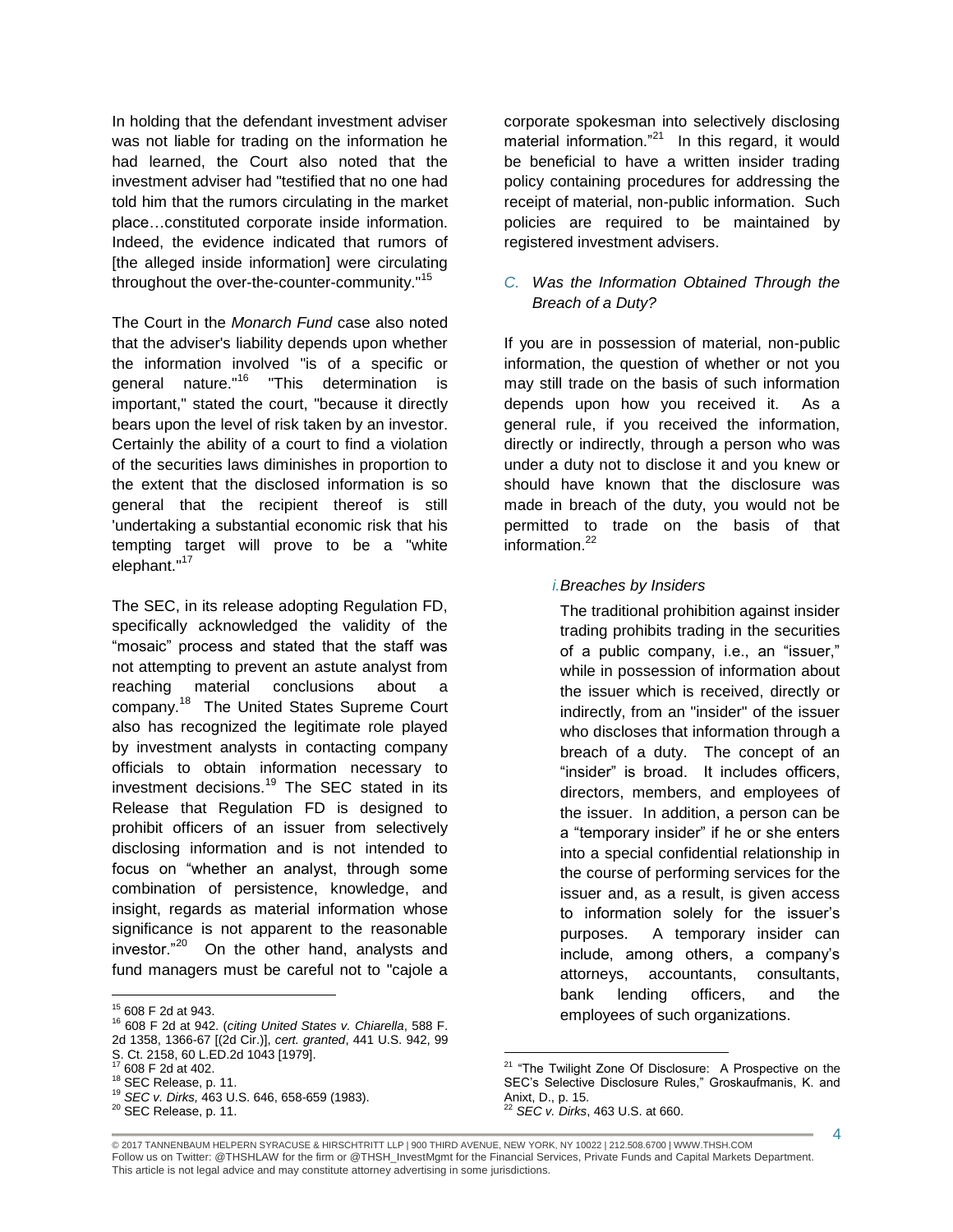There are various contexts in which a person breaches a duty by transmitting material, non-public information. An officer of an issuer violates his duty if he intentionally transmits material, nonpublic information concerning the company without any justifiable business purpose and the officer knows or should know that the recipient of the information will trade in the issuer's securities after receiving such information. $^{23}$  A secretary of a law firm working on a merger breaches her duty to the law firm and the client by revealing information about the issuer which is the subject of the merger.

It is not always easy to determine whether an insider has breached a duty by disclosing material, non-public information. In a leading case decided by the U.S. Supreme Court several years ago, *SEC v. Dirks*, the Court held that a former officer of an issuer who disclosed non-public information to an analyst concerning a fraud involving the issuer did not breach a fiduciary duty because the officer did not benefit from the disclosure. $24$  Since the former officer did not breach a duty in disclosing the information, the Court held that the analyst did not violate the insider trading laws by conveying the information to his clients who sold the stock based on the information.<sup>25</sup>

Based upon the *Dirks* case, the SEC has made some very novel arguments to attempt to demonstrate that the disclosing party benefited from the disclosure and therefore breached his or her duty. For example, in the case of *SEC v. Stevens*, the SEC argued that the Chief Executive Officer ("CEO") of an issuer had violated the insider trading

 $\overline{a}$ 

laws by tipping analysts concerning an upcoming quarterly earnings drop. The SEC argued that the CEO's benefit for tipping the information was to avoid an unpleasant earnings surprise which would be injurious to the CEO's professional reputation among financial analysts.<sup>26</sup>

There are situations in which a fund manager has a relationship with an Issuer or an officer or employee of an Issuer which imposes a duty of trust or confidence on the part of the manager. If the fund manager receives material non-public information about the Issuer as result of that relationship, the fund manager is prohibited from trading in the Issuer's securities. For example, if a fund manager sits on a creditors' committee of an Issuer that is in bankruptcy and learns material nonpublic information about the Issuer in the course of that role, the fund manager would not be permitted to purchase or sell that Issuer's securities. Similarly, if an Investment Fund is approached to make a loan to an Issuer or to make a large investment in the Issuer (sometimes referred to as a private investment in public entity or a "PIPE") the Investment Fund may be prohibited from trading in the securities of the Issuer until the loan or the PIPE transaction is disclosed to the general investing public. $27$  The SEC has promulgated a rule which specifies certain relationships which create a "duty of trust or confidence" for the purposes of restricting the use or disclosure of information obtained in the course of such relationships. $^{28}$ 

<sup>23</sup> *Sec v. Dirks*, 463 U.S. at 659.

 $24\overline{463}$  U.S. at 662.

<sup>25</sup> 463 U.S. at 667.

 $\overline{a}$ <sup>26</sup> 91 Civ. 1869, SEC Litig. Rel. No. 12813 (March 19, 1990). <sup>27</sup> In *SEC v. Cuban*, 620 F.3d 551 (2010), the United States Court of Appeals for the Fifth Circuit reinstated the SEC's complaint in an enforcement action which alleged insider trading based on information concerning a PIPE.

 $28$  Rule 10b-5-2 promulgated under the Securities Exchange Act of 1934, as amended, 17 C.F.R. §240.10b5-2.

<sup>© 2017</sup> TANNENBAUM HELPERN SYRACUSE & HIRSCHTRITT LLP | 900 THIRD AVENUE, NEW YORK, NY 10022 | 212.508.6700 | WWW.THSH.COM Follow us on Twitter: @THSHLAW for the firm or @THSH\_InvestMgmt for the Financial Services, Private Funds and Capital Markets Department. This article is not legal advice and may constitute attorney advertising in some jurisdictions.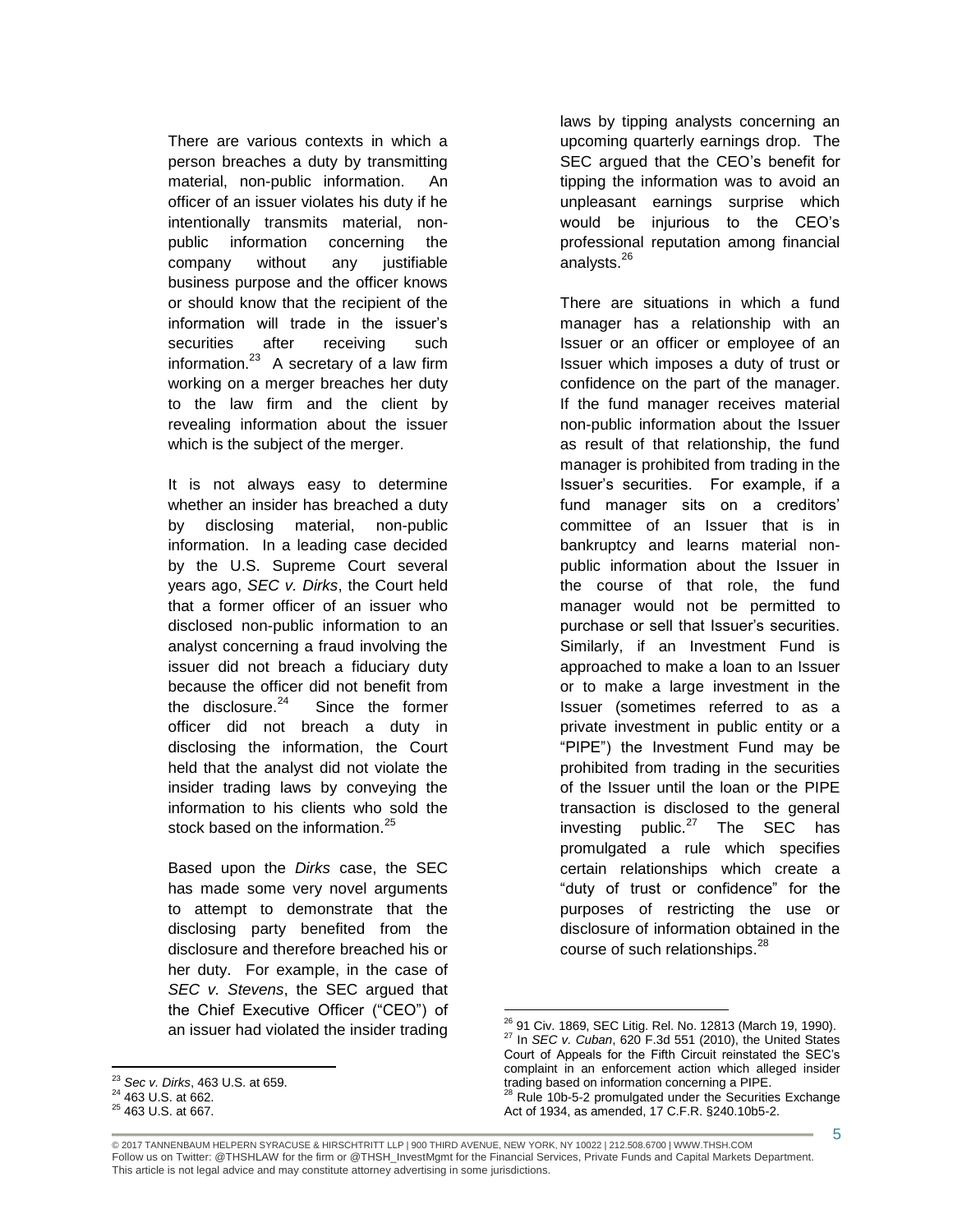### *ii. Misappropriated Information*

There may be circumstances in which information about an issuer is obtained from persons who are not employed by, or owe a duty of confidentiality to, the issuer and, therefore, are not deemed to be insiders or temporary insiders. Such non-insiders may be persons who have, or are employed with companies who have, arms-length dealings with the issuer, such as vendors and suppliers.

If the information obtained from a noninsider is disclosed by the non-insider under circumstances in which the noninsider breaches a fiduciary duty or otherwise commits a fraud, trading on the basis of that information may also constitute a violation of the securities laws. This is the so-called "misappropriation" theory of insider trading liability. That is, the information, which may be material to the stock of an issuer, is "misappropriated" and used to trade. Examples of such misappropriated cases are the "printer" cases, in which an employee of a printing company learns through the information being printed that a company plans to acquire a public company and the employee uses the information to purchase or sell securities of the public company that is to be acquired. Since the printer was hired by the acquiring company, and not the public company, the employee of the printer is not an "insider" or "temporary insider." But the employee has nevertheless defrauded his employer (the printing company) as well as the company that hired the printing company, by using such information to trade. The "misappropriation" of such information is a breach of fiduciary duty and a fraud and is therefore considered a violation of the anti-fraud provisions of the securities laws.<sup>29</sup>

 $\overline{a}$ <sup>29</sup> *See, e.g., S.E.C. v. Materia,* Fed. Sec. L. Rep. (CCH) ¶99583, 1983 WL 1396 (S.D.N.Y.).

Keep in mind that if the employer, or some other person or entity from whom the information is appropriated, has no objection to the use or disclosure of the information, then there would be no breach of fiduciary duty or fraud in such use or disclosure for the purpose of trading in securities.<sup>30</sup>

# *iii. Knowledge of Breach of Fiduciary Duty*

In order to be liable for trading on inside information, the person conveying the information must do so in breach of a fiduciary duty or otherwise as part of a fraud, and the recipient of the information must know or have reason to know that the information was conveyed to him in breach of a fiduciary duty or otherwise through a fraud. This rule applies when the person conveying the information is an insider of the company whose stock is traded or is an outsider who owes no fiduciary duty to the company whose stock is being traded but misappropriates information concerning the company and conveys it as part of a breach of fiduciary duty or other fraud.<sup>31</sup>

If the source of the information (*i.e.*, the tippee) has breached a duty in disclosing it, the recipient (*i.e.*, the tippee) need not have also breached a fiduciary duty in using or further disclosing the information in order for the tippee to be liable for such use or disclosure. If the tippee uses or discloses information which he knows or should have known has been obtained through a breach, the tippee is deemed to be a participant with the person who breached the fiduciary duty "in a 'coventure' to breach a duty [and is] held responsible for all the consequences

© 2017 TANNENBAUM HELPERN SYRACUSE & HIRSCHTRITT LLP | 900 THIRD AVENUE, NEW YORK, NY 10022 | 212.508.6700 | WWW.THSH.COM Follow us on Twitter: @THSHLAW for the firm or @THSH\_InvestMgmt for the Financial Services, Private Funds and Capital Markets Department. This article is not legal advice and may constitute attorney advertising in some jurisdictions.

 $30$  Langevoort, pp. 6-31 – 6-33.

<sup>31</sup> Langevoort, p. 4-4, citing *United States v. Chiarella*.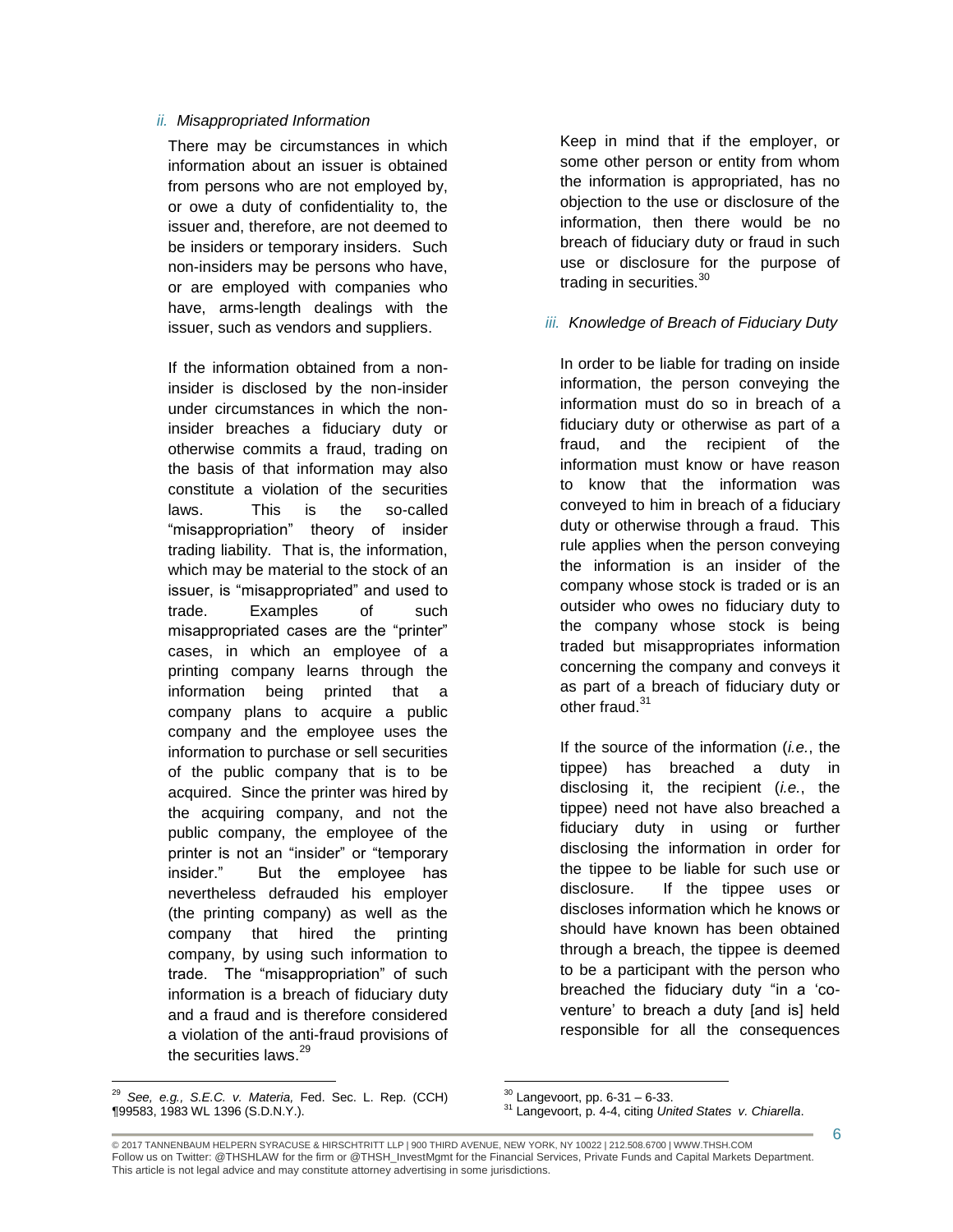flowing therefrom" as if the tippee was a fiduciary himself.<sup>32</sup>

On the other hand, if the tipper has not breached a duty in disclosing the information, the tippee will not be liable for using the information to trade in securities unless the tippee's use of the information itself constitutes a breach of some duty. So, if a corporate executive discloses information to an analyst in a context in which the disclosure does not violate company policy, then the analyst does not commit a violation in using the information. But the analyst must be cautious here because, if the corporate executive disclosed material non-public information in a one-on-one conversation with an analyst, there is a strong risk that a regulator or a court will find some way to conclude that the executive breached a duty in doing so, and that, therefore, the analyst participated in the breach by using that information. As one commentator has put it, "[a]bsent facts that would suggest that the insider believed that immediate dissemination of the information was essential and saw the analyst as the only practicable means of publicizing the information – a rare circumstance . . . – the analyst should be on notice that the insider (personally or on the corporation's behalf) is purposely breaching a fiduciary duty by so favoring him $^{,33}$ 

There are other contexts, aside from disclosures by corporate executives, in which material non-public information is disclosed appropriately. For example, a person might make the disclosure to his or her spouse concerning something he or she learned on the job, and the disclosing party assumed that the spouse would keep the information confidential. The spouse who receives such innocently disclosed information has a duty not to use or disclose it, and the breach of such duty would create liability. So, if the initial disclosure is innocent or otherwise permissible, the recipient will be liable for using it if the recipient engages in a breach of duty by doing so.

*Recent Cases Clarifying the Element of Knowledge*

# 1. The *Obus* Case

On September 6, 2012, the Second Circuit Court of Appeals issued a decision that clarified the requirements of scienter, as they pertain to tipper and tippee liability in a civil case brought by the SEC. In the case of *SEC v. Obus*, <sup>34</sup> the Second Circuit considered an appeal of a dismissal of insider trading claims following a grant of summary judgment by the U.S. District Court. In reversing the dismissal, the Second Circuit had to reconcile two apparently inconsistent definitions of scienter, both articulated by the U.S. Supreme Court.

In the case of *Ernst & Ernst v. Hochfelder*, the Supreme Court defined scienter as "a mental state embracing **intent to deceive, manipulate, or defraud**."<sup>35</sup> However, in the case of *Dirks v. SEC*, the Supreme Court indicated that scienter could be satisfied by establishing not only what a tippee actually knew, but also what he "**should have known**."<sup>36</sup> The Second Circuit reconciled these two holdings in *Obus* in deciding whether to uphold the grant of summary judgment in favor of three individual defendants: an insider who, the SEC alleged, gave the initial tip (the "Tipper"); a former college friend of the Tipper

 $\overline{a}$  $32$  Langevoort, p. 6-35.

<sup>33</sup> Langevoort, p.11-9.

 $\overline{a}$ <sup>34</sup> 693 F.3d 276 (2d Cir. 2012).

 $35$  425 U.S. 185, 193 & n. 12 (1976) (emphasis added). The Second Circuit has since expanded the definition of scienter to include "reckless disregard for the truth." *SEC v. McNulty*, 137 F.3d 732, 741 (2d Cir. 1998).

<sup>36</sup> 463 U.S. at 660. The articulation of scienter in *Dirks* sounds very close to negligence, which requires a determination not necessarily of what the defendant did actually know, but rather what a reasonable individual in those same circumstances should have known. Yet, the Supreme Court in *Hochfelder* expressly stated that negligence could not satisfy the scienter standard.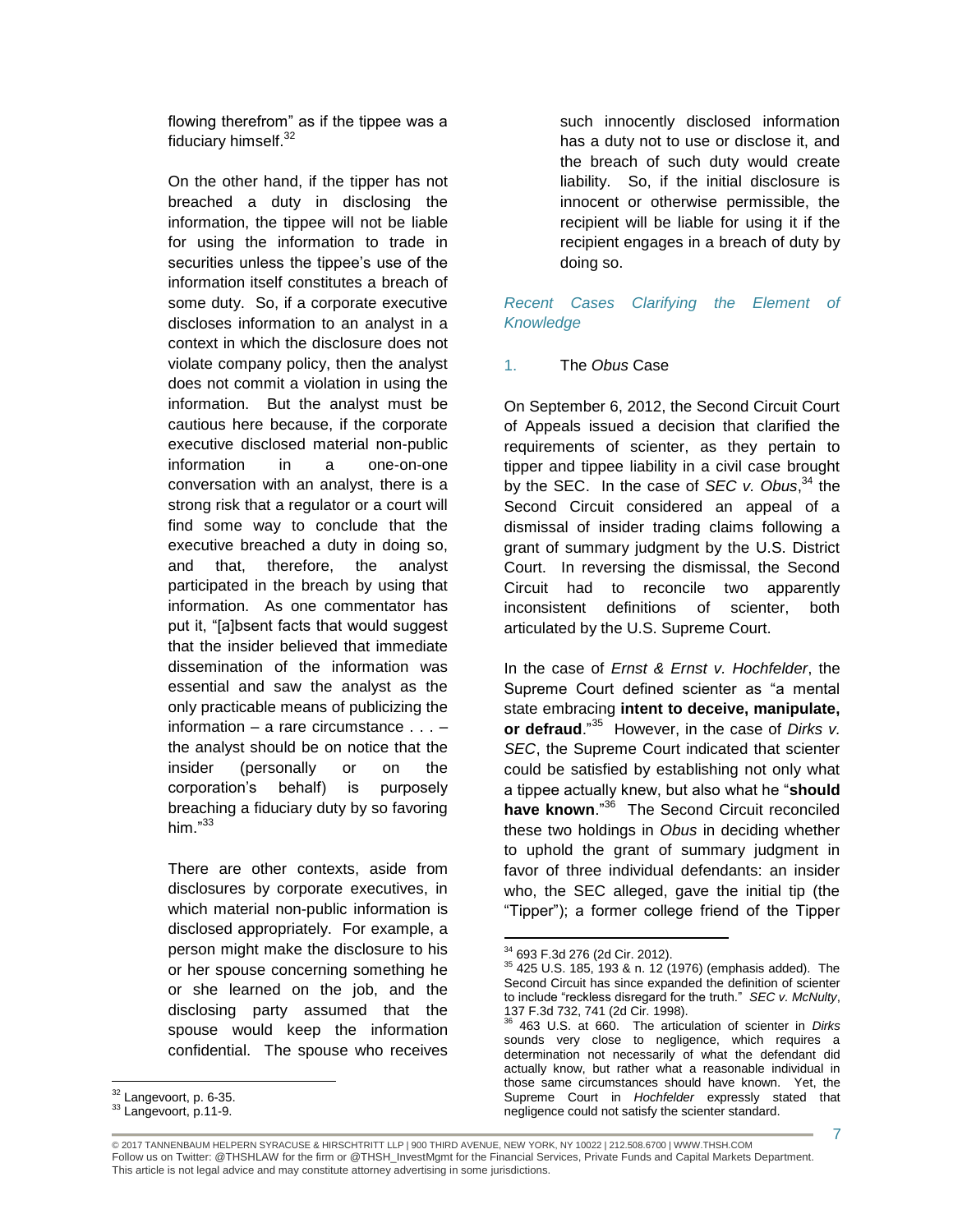who, the SEC alleged, was the first to receive the inside information (the "First Level Tippee"); and the First Level Tippee's boss who, the SEC alleged, received the inside information from the First Level Tippee (the "Second Level Tippee" and, along with the Tipper and First Level Tippee, the "Defendants").

The Tipper worked for General Electric Capital Corporation ("GE Capital") and, in that capacity, was performing due diligence on behalf of Allied Capital Corporation ("Allied") for its planned acquisition of SunSource, Inc. ("SunSource"). The SEC alleged that the Tipper later told the First Level Tippee of the planned acquisition. The SEC further alleged that the First Level Tippee subsequently communicated word of the potential acquisition to the Second Level Tippee, who, the SEC alleged, then purchased 287,000 shares of SunSource. When Alliance did in fact acquire SunSource several weeks later, the value of the shares nearly doubled. In granting summary judgment in favor of the Defendants, the U.S. District Court determined that the SEC had failed to establish a genuine issue of fact as to whether the Tipper breached his duty to GE Capital and, thus, held that there was no duty for either the First or Second Level Tippee to inherit. "The district court based this finding on GE Capital's internal investigation, which concluded that [the Tipper] had not breached a duty to his employer, and on the fact that SunSource was not placed on GE Capital's Transaction Restricted List until after the SunSource acquisition was publicly announced…The district court further held that the SEC failed to establish facts sufficient for a jury to find that [the Tipper's] conduct was deceptive…and that [even if the Tipper had breached a fiduciary duty to GE capital] the SEC failed to present sufficient evidence [that the Second Level Tippee] 'subjectively believed that the information he received was obtained in breach of a fiduciary duty."<sup>37</sup> The Second Circuit reversed and vacated the District Court's ruling.

According to the Second Circuit in *Obus*, for a tipper to be liable, first, "the tipper must tip deliberately or recklessly, not through negligence."<sup>38</sup> The Court explained how this "scienter' requirement differs from mere negligence by offering an example:

> Assume two scenarios with similar facts. In the first, a commuter on a train calls an associate on his cellphone, and, speaking too loudly for the close quarters, discusses confidential information and is overheard by an eavesdropping passenger who then trades on the information. In the second, the commuter's conversation is conducted knowingly within earshot of a passenger who is the commuter's friend and whom he also knows to be a day trader, and the friend then trades on the information. In the first scenario, it is difficult to discern more than negligence and even more difficult to ascertain that the tipper could expect a personal benefit from the inadvertent disclosure. In the second, however, there would seem to be at least a factual question of whether the tipper knew his friend could make use of material non-public information and was reckless in discussing it in front of him.<sup>39</sup>

In order for the tipper to be liable, it also must be shown that the tipper knew, or was reckless in not knowing, that the information is non-public and material. Also, "the tipper must know (or be reckless in not knowing) that to disseminate the information would violate a fiduciary duty."<sup>40</sup> In other words, scienter requires a showing of what the tipper actually knew or recklessly disregarded, not what he **should have known**. Thus, the Court held in *Obus* that the *Hochfelder* scienter standard applies to all elements of tipper liability.

 $\overline{a}$ <sup>38</sup> *Obus*, 693 F.3d at 286.

<sup>39</sup> *Id.* at 287

<sup>40</sup> *Id* at 286*.*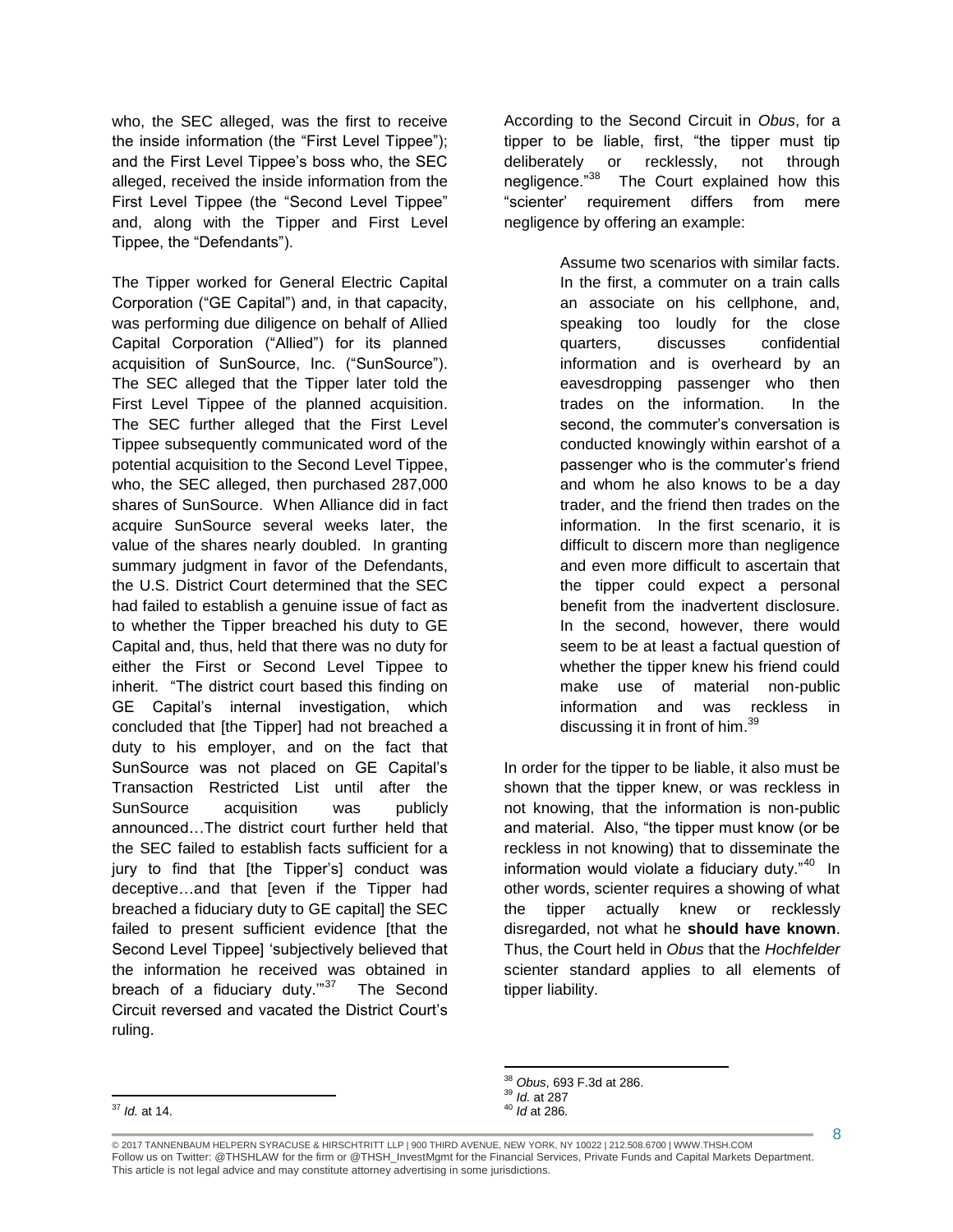While the SEC initially alleged that the defendants violated Section 10(b) and Rule 10b-5 on the basis of the classical and misappropriation theories of insider trading liability, it only appealed that portion of the District Court's decision which dismissed the claim based on the theory that the defendants misappropriated the information from GE Capital. The Second Circuit also stated in *Obus*  that the "abstain or disclose" rule, as it applies to the misappropriation theory, requires disclosure to the person from whom the information was appropriated, not to the investing public. "Under either theory, if disclosure is impracticable or prohibited by business consideration or by law, the duty is to abstain from trading. $141$  The Second Circuit also ruled that the District Court erred in requiring the SEC to prove "'deception' beyond the tip itself. . . . If the jury accepts that a tip of material non-public information occurred and that [the Tipper] acted intentionally or recklessly, [the Tipper] knowingly deceived and defrauded GE Capital. That is all the deception that section 10(b) requires."

However, when determining the liability of a tippee, the court held that "the *Dirks* knows or should know standard pertains to a tippee's knowledge that the tipper breached a duty, either to his corporation's shareholders (under the classical theory) or to his principal (under the misappropriation theory), by relaying confidential information."<sup>42</sup> "*Hochfelder's* requirement of intentional or reckless conduct pertains to the tippee's eventual use of the tip by either trading or further dissemination of the information."<sup>43</sup> In short, the Second Circuit in *Obus* bifurcated the scienter requirement of tippee liability and set a lower bar of liability for tippees than for tippers.

Applying the above principles, the Second Circuit held, first, that the SEC had presented a material issue of fact with respect to the Tipper's potential liability. The Court noted that the SEC alleged facts to support a finding that the Tipper knew he was under "an obligation to keep

 $\overline{a}$ 

information about the SunSource/Allied deal confidential" and that there was sufficient circumstantial evidence to support an inference that the Tipper disclosed the potential deal to the First Level Tippee.<sup>44</sup> (The Tipper and the First Level Tippee denied that the Tipper disclosed the proposed deal $45$  but the SEC argued that there was sufficient circumstantial evidence to support a finding that the proposed deal was disclosed.) The Second Circuit also concluded that the SEC's allegations were sufficient to present a question of fact as to whether the Tipper acted knowingly or recklessly with respect to the First Level Tippee's ability to use the information to trade in securities. $46$ Specifically, the Second Circuit noted that the SEC alleged that because the Tipper knew that the First Level Tippee worked for a company that was already a large holder of Sunsource stock, the First Level Tippee was likely either to purchase additional shares based upon the inside information or relay the information to one of his superiors, as he allegedly did. $^{47}$ 

With regard to the First and Second Level Tippees, the Court concluded that there were sufficient allegations to support a finding that the First Level Tippee knew or *should have known* that the Tipper breached his fiduciary duty to GE Capital when he informed the First Level Tippee of the SunSource/Allied deal.<sup>48</sup> Among the allegations cited by the Second Circuit were that the First Level Tippee "knew [the Tipper] was involved in developing financing packages for other companies and performing due diligence; and that information about a non-public acquisition would be material inside information that would preclude someone from buying stock."<sup>49</sup> The Second Circuit held that this was "sufficient for a jury to conclude that [the First Level Tippee] knew or had reason to know that

<sup>41</sup> *Id.* at 285.

<sup>42</sup> *Id.* at 288.

<sup>43</sup> *Id*.

 $\overline{a}$ <sup>44</sup> *Id.* at 289-91.

<sup>&</sup>lt;sup>45</sup> The First Level Tippee claimed that the Tipper had only asked questions about SunSource's management and that those questions led the First Level Tippee to suspect that SunSource was considering a transaction that would dilute existing shareholders.

<sup>46</sup> *Id.* at 289-91.

<sup>47</sup> *Id.* at 290.

<sup>48</sup> *Id.* at 290-91.

<sup>49</sup> *Id.* at 292.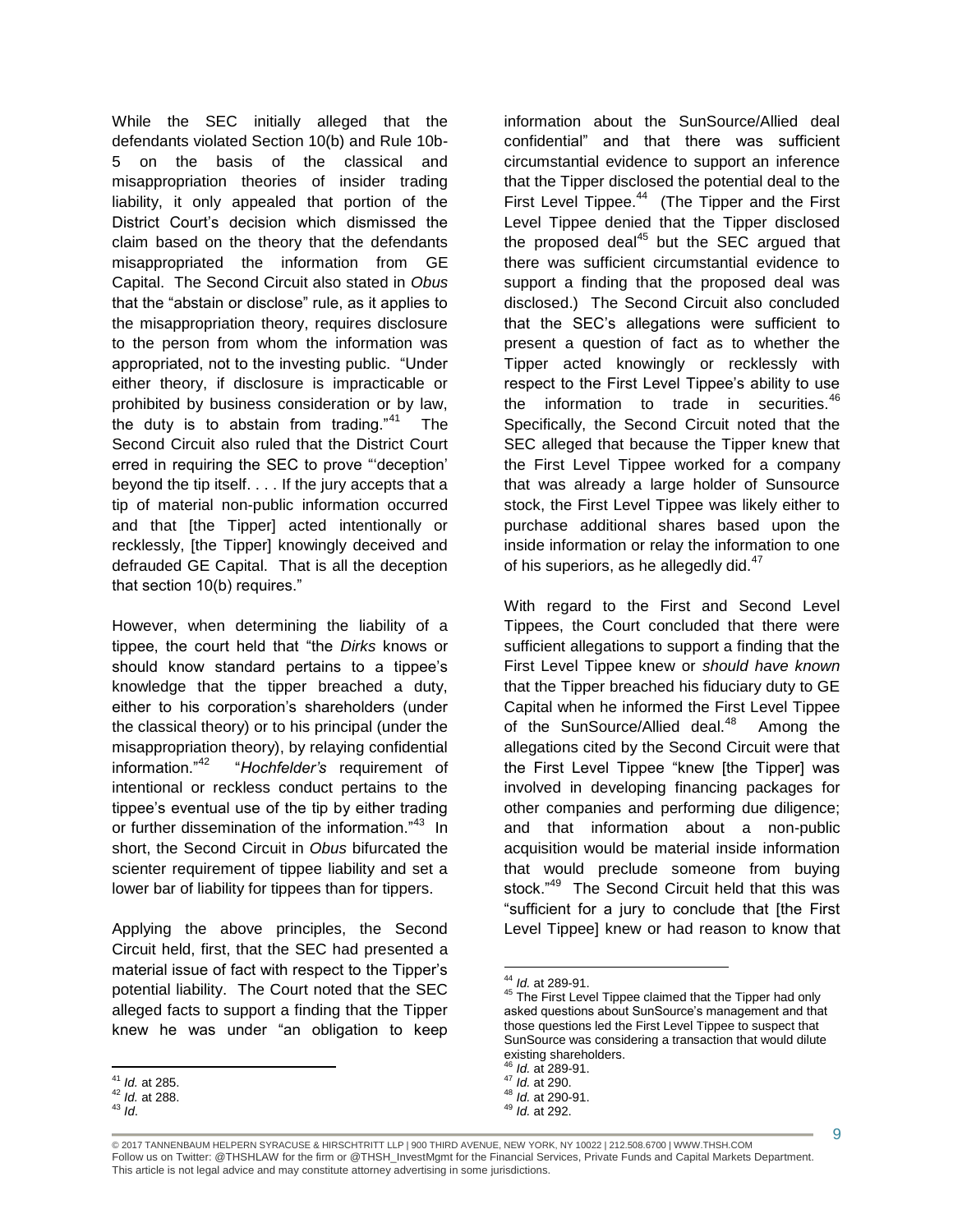any tip from the [Tipper] on SunSource's acquisition would breach [the Tipper's] fiduciary duty to GE Capital."<sup>50</sup> The First Level Tippee therefore inherited the Tipper's duty, which the Tippee allegedly breached when he allegedly relayed the tip to the Second Level Tippee. $51$ The Second Circuit reached this conclusion, in part, because the First Level Tippee was a "sophisticated financial analyst," which is the sort of fact made relevant by the *Dirks* "knows or should know" standard.<sup>52</sup> The Second Circuit also held that the SEC must prove that the tippee derived some personal benefit. Here, it held that the jury could find that the First Level Tippee hoped to curry some favor with his boss by passing along the information. $53$ 

As with the First Level Tippee, the Second Circuit concluded that the SEC had presented a material question of fact with respect to the liability of the Second Level Tippee, in light of certain alleged comments and phone calls made to the CEO of SunSource indicating that he knew of the impending takeover.<sup>54</sup>

On May 30, 2014, following trial, a unanimous jury rendered a verdict in favor of the defendants, finding that they did not trade on inside information.<sup>55</sup>

In all, the Second Circuit's application of the scienter requirements of both *Hochfelder* and *Dirks* clarifies that a tippee need not have actual knowledge of (or be reckless with respect to) the existence of the tipper's duty, the breach of that duty or the confidentiality of the information. Rather, the SEC now need only show that a tippee knew or should have known of these things, allowing courts to impose liability for something closer to negligence. However, as discussed in the next section, the level of knowledge by the tippee for liability in a *criminal* case is higher.

### 2. The *Newman* Case

Since the Supreme Court's 1983 decision in the case of *Dirks v. SEC.*, courts and commentators alike have noted the considerable uncertainty surrounding two key issues concerning tippee liability for insider trading:

- i. First, what kind of "personal benefit" must the initial tipper receive in order to establish the tipper's breath of duty when he makes the tip; and
- ii. Second, what level of knowledge (if any) must the tippee have of the personal benefit received by the tipper in order to be held derivatively liable for the alleged breach. <sup>56</sup>

In its December 10, 2014 decision in the case of U.S. v. Newman,<sup>57</sup> the Second Circuit clarified the requirements for tippee criminal liability. While there are still several questions that remain unanswered, securities traders (and the regulators) now know, based on the *Newman* decision, that a personal benefit to the tipper is a required element before imposing tippee criminal liability and that the tippee must have had some knowledge, or have deliberately avoided knowledge, of the tipper's receipt of such a benefit. The Court also went on to describe the type of benefit which would support a finding of criminal liability, rejecting the argument that the mere existence of a personal relationship between the tipper and tippee allowed for an inference of some intangible benefit.<sup>58</sup> The Second Circuit instead held that there must be "an exchange that is objective, consequential, and represents at least a potential gain of a pecuniary or similarly valuable

 $\overline{a}$ <sup>50</sup> *Id.*

<sup>51</sup> *Id.*

<sup>&</sup>lt;sup>52</sup> *Id.* The First Level Tippee's professional experience and expertise made him more qualified to conclude that the Tipper's relaying of the SunSource/Allied deal constituted a breach of the Tipper's fiduciary duty to GE Capital. As a result, according to the Second Circuit, there was a material question of fact as to whether the First Level Tippee "should have known" of the breach.

<sup>53</sup> *Id.* at 292.

<sup>54</sup> *Id.* at 292-93.

<sup>55</sup> *SEC v. Obus, et al*, 06-cv-03150 (dkt. entry no. 163) U.S.D.C., S.D.N.Y., June 2, 2014.

 $\overline{a}$ <sup>56</sup> *See U.S. v. Newman*, 773 F. 3d 438 (2014), *cert. denied*  136 S.Ct. 242 (2015) (noting that the court has been accused of being "somewhat Delphic in [its] discussion of what is required to demonstrate tippee liability"). <sup>57</sup> *Id.*

<sup>58</sup> *Id.* at 452.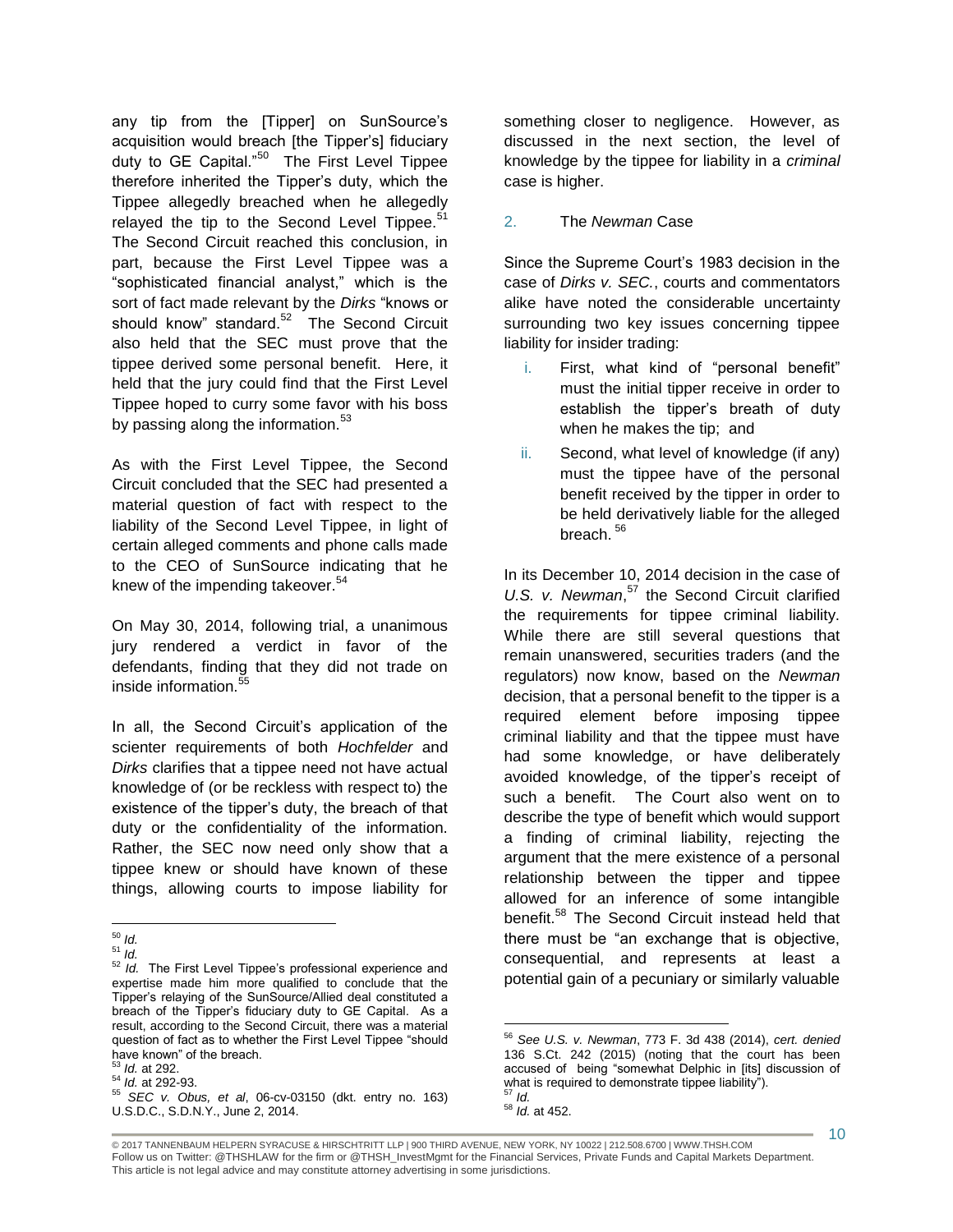nature." <sup>59</sup> Finally, the Second Circuit held that a tippee must have actual knowledge of the benefit (or purposefully avoid such knowledge) to be held criminally liable for insider trading.

*Newman* involved the transfer of confidential earnings-related information from two corporate insiders to several different layers of tippees.  $60$ The two defendants in the case, Todd Newman and Anthony Chiasson.<sup>61</sup> were portfolio managers at two different hedge funds and were several layers removed from the initial tippers. $^{62}$ The Defendants traded on the confidential information initially disclosed by the insiders and were subsequently convicted by a jury of several counts of insider trading.<sup>63</sup> They appealed their conviction on the ground that the jury instructions provided by the trial court misstated the legal requirements for tippee liability by not requiring the jury to find that the Defendants had knowledge of the personal benefit received by the tipper in order to be held criminally liable. $6$ The Second Circuit agreed and reversed the conviction.

Citing the Supreme Court's decision in *Dirks*, the Second Circuit confirmed that the tipper's receipt of a personal benefit was an essential element of the tipper's breach of his or her fiduciary duty.<sup>65</sup> In the absence of the receipt of a personal benefit, the tipper's disclosure of insider information is a mere breach of confidentiality, but not his or her fiduciary duties to the company or its shareholders.<sup>66</sup> Because a tippee's criminal liability for insider trading is derivative of the tipper's breach of fiduciary duty, a tippee cannot be held criminally liable unless the government can show that the tipper received either a "pecuniary gain" or a

"reputational benefit that will translate into future earnings."<sup>67</sup> In finding that no such benefit existed in this case, the Second Circuit in *Newman* found that "the circumstantial evidence…was simply too thin to warrant the inference that the corporate insiders received any personal benefit in exchange for their tips." $68$ The tippers had casual personal relationships with the first-level tippees, however the Second Circuit concluded that if that alone were sufficient to establish an inference of a personal benefit, "practically anything would qualify."<sup>69</sup> Instead, the Second Circuit defined personal benefit in such a way as to require an actual or potential pecuniary gain or something similarly valuable in nature.<sup>70</sup>

With respect to the tippee's knowledge of the existence of the personal benefit received by the tipper, the Second Circuit again sided with the Defendants, concluding that "well-settled principles of substantive criminal law . . . require[ ] that the defendant know the facts that make his conduct illegal" and that such knowledge "is a necessary element in every crime." <sup>71</sup> In finding that the government had failed to make such a showing in this case, the Court in *Newman* held that "the Government presented absolutely no testimony or any other evidence that Newman and Chiasson knew that they were trading on information obtained from insiders, or that those insiders received any benefit in exchange for such disclosures, or even that Newman and Chiasson consciously avoided learning of these facts."<sup>72</sup> Rather, the evidence showed that the Defendants "knew next to nothing about the insiders and nothing about what, if any, personal benefit had been provided to them."<sup>73</sup> In short, even if the tipper in *Newman* had received a personal benefit in exchange for the disclosure of confidential information, the Defendants could not be held criminally liable as tippees unless they had *actual knowledge (or purposefully* 

 $\overline{a}$ <sup>59</sup> *Id.* at 452.

<sup>60</sup> *Id.* at 443.

<sup>&</sup>lt;sup>61</sup> Collectively, the "Defendants."

<sup>62</sup> *Id.* at \*443. In fact the chain was four levels: Choi (of the company's finance unit) tipped Lim (a former executive a technology company that Choi knew from church), who then tipped Kuo (an analyst ) who then tipped friends, Tortora and Adonakis, who then turned the information over to Newman (the defendant in this case.) <sup>63</sup> *Id.* at 444.

<sup>64</sup> *Id.* at 445.

<sup>65</sup> *See id.* at 446.

<sup>66</sup> *See id.*

<sup>67</sup> *See id.* at 452.

<sup>68</sup> *See id.* at 451-52.

<sup>69</sup> *See id.* at 452.

<sup>70</sup> *See id*.

<sup>71</sup> *See id.* at 450. <sup>72</sup> *Id.* at 453.

<sup>73</sup> *Id.*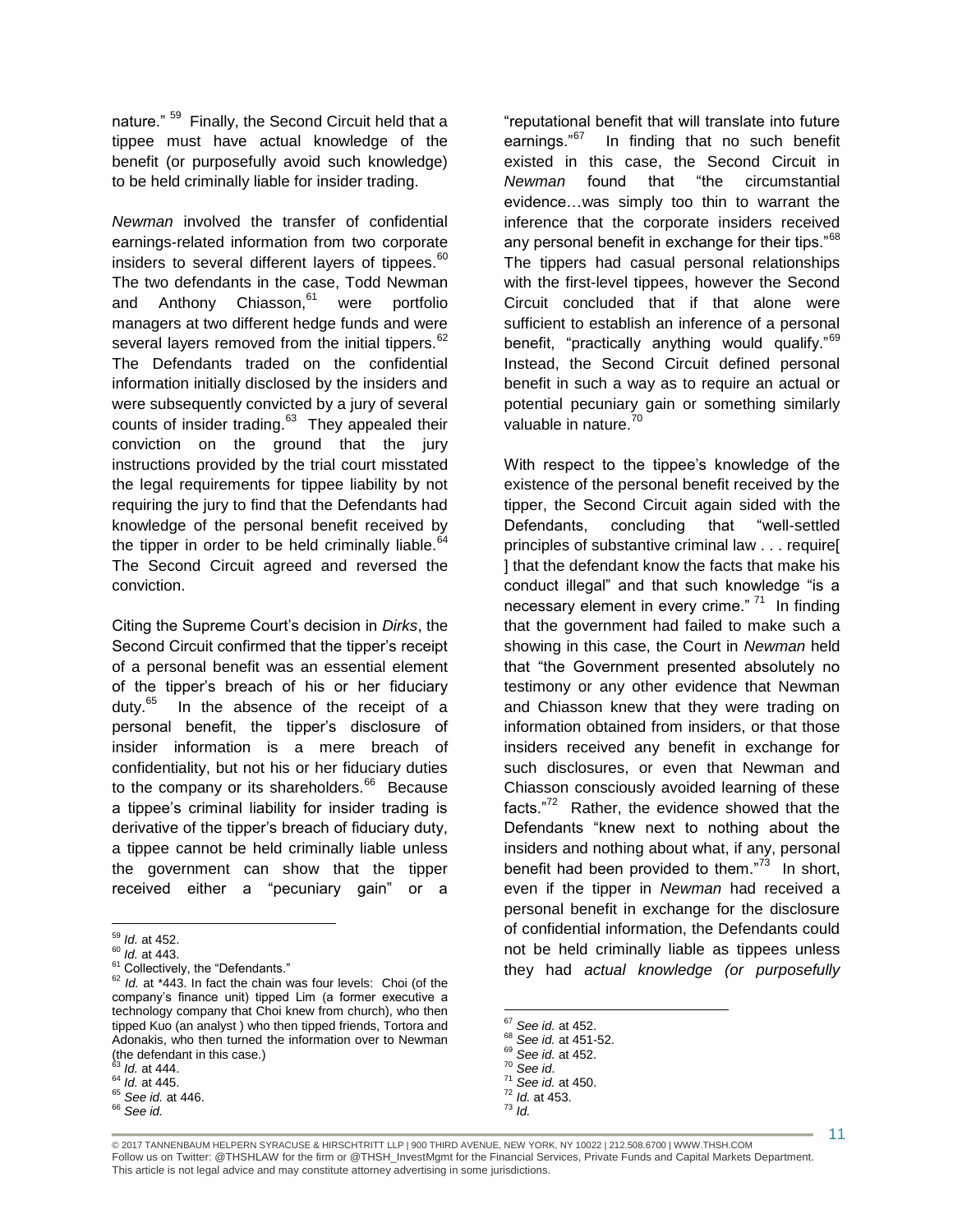*avoided knowledge)* of the breach and the corresponding benefit received. This holding clarifies an area of law that had previously been open to interpretation and should serve to alleviate the concerns of many in the securities industry that mere negligence on the part of the tippee could support a finding of criminal insider trading liability.

Keep in mind that *Newman* is a criminal case. Despite clarifying several key questions pertaining to the imposition of tippee criminal liability, the Court in *Newman* did leave open the question of whether its holdings extend to cases involving civil liability. Because it was a criminal case, the Second Circuit did not need to address these same issues within the context of a civil insider trading enforcement action by the Securities and Exchange Commission.

In fact, the Court's analysis appears to suggest that its holdings are limited to the criminal context. For example, the Court's conclusions with respect to the required showing of knowledge on the part of the tippee are set against the backdrop of its discussion of "*mens*  rea," a distinct concept of criminal law.<sup>74</sup> At no point does the Court preclude the application of its rationale in *Newman* to the civil context, but it has left the door open for the government to argue that the high legal and evidentiary bars set in *Newman* do not pertain to the civil context. In short, the Securities and Exchange Commission and other law enforcement agencies could conceivably argue that *Newman* is limited to the criminal context and that more lenient standards should be applied in civil enforcement actions. As noted in the discussion of the *Obus* case*, supra* at pp. 16-18, the SEC need only prove that a tippee knew or *should have known* that the tipper breached his fiduciary duty and received a personal benefit.

In sum, the Second Circuit has now held that the Government must show the following in order to establish criminal tippee liability for insider trading:

- i. the corporate insider was entrusted with a fiduciary duty;
- ii. the corporate insider breached this duty by disclosing confidential information to a tippee in exchange for a personal benefit;
- iii. the tippee knew that the tipper engaged in a breach of fiduciary and that the tippee received a personal benefit for disclosing the information, and that the informatoin was confidential; and
- iv. the tippee used that information to trade in a security or tipped another individual for his or her own personal benefit. $75$ (This element will be discussed further in the section below, entitled "The Personal Benefit Requirement."

The government filed a petition with the Second Circuit for rehearing and rehearing *en banc*, but its petition was denied on April 3, 2015. The government also petitioned for certiorari to the U.S. Supreme Court and the petition was denied on October 5, 2015. $^{76}$ 

3. The *Whitman* Case

*U.S. v Whitman*<sup>77</sup> is another case in which the court clarified the level of knowledge required to establish liability for insider trading. Doug Whitman, a trader at a hedge fund, was charged with criminally violating Section 10(b) and Rule 10b-5 for allegedly trading on inside information he received from tippees who had, in turn, obtained information from inside employees at three publicly-held companies. Mr. Whitman was convicted. After the trial, the judge who presided in the case issued an opinion discussing the following three legal issues which he ruled upon in the course of issuing his instructions to the jury:

i. Whether in a criminal prosecution under the federal securities laws, the scope of an employee's duty to keep material

 $\overline{a}$ 

<sup>75</sup> *Id.* at 450.

<sup>76</sup> *United States v. Newman*, 136 S.Ct. 242 (2015).

<sup>77</sup> 904 F.Supp.2d 363 (S.D.N.Y. 2012).

<sup>© 2017</sup> TANNENBAUM HELPERN SYRACUSE & HIRSCHTRITT LLP | 900 THIRD AVENUE, NEW YORK, NY 10022 | 212.508.6700 | WWW.THSH.COM Follow us on Twitter: @THSHLAW for the firm or @THSH\_InvestMgmt for the Financial Services, Private Funds and Capital Markets Department. This article is not legal advice and may constitute attorney advertising in some jurisdictions.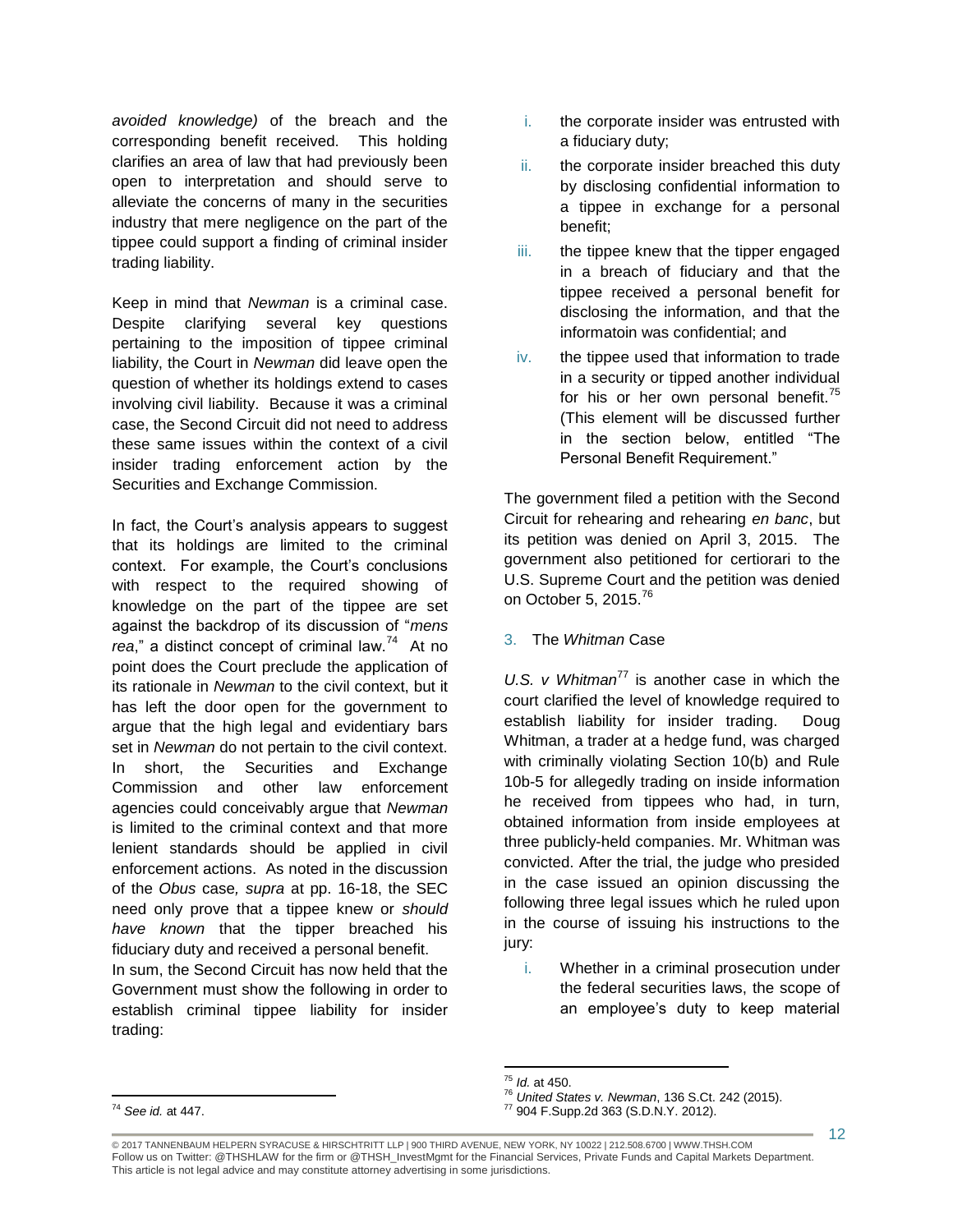non-public information confidential is defined by state or federal law?

- ii. Whether a person who receives such information from someone outside the company must, to be criminally liable for trading on such information, know that the information was originally obtained from an insider who not only breached a duty of confidentiality in disclosing such information but also did so in exchange for some personal benefit?
- iii. Whether even a secondary tippee like Mr. Whitman must, in order to be criminally liable, have a specific intent to defraud the company from which the information emanates of the confidentiality of that information?<sup>78</sup>

Citing *Dirks v. SEC*, the court stated that "a tippee assumes a fiduciary duty to shareholders of a public company not to trade on material nonpublic information if (a) the tipper has breached his fiduciary duty to the company and its shareholders by disclosing such information to the tippee in return for some personal benefit and (b) the tippee knows or should have known of the breach." *Id.* at 366.

Press reports about the trial stated that Mr. Whitman testified that he never thought his sources of information possessed secret information about the stocks that he traded. (http://dealbook.nytimes.com/2012/08/20/hedgefund-manager-whitman-is-found-guilty/.)

According to the complaint filed by the SEC in a related civil case, the defendant's primary source was Roomy Khan, described as an individual investor who was a friend and neighbor of the defendant. The SEC alleged that Khan's sources were an employee of one of the companies about which the alleged inside information pertained and an employee of a public relations firm which provided services to one of the other companies.

The defendant argued that under the law of California the fiduciary duty of confidentiality

only applies to upper level employees and that the original tippers in this case did not fall within that category. While the government disputed Mr. Whitman's interpretation of California law, it also argued that federal law and not state law controlled whether or not a duty of confidentiality is imposed, and the court ultimately agreed with the government's position and so instructed the jury.

Discussing the level of knowledge required by a tippee, the judge (in a decision issued prior to the Second Circuit's decision in *Newman*) posed the issue as follows: "what did a secondary tippee, like Mr. Whitman, who obtained his information from the direct tippees, have to know about the tipper's breach of duty to be criminally liable? The Government argued that it needed only to show that the defendant knew (or recklessly disregarded) that the information was conveyed as a result of an unauthorized disclosure by some inside tipper but not that he also knew of any benefit provided to the tipper…" *Id.* at 370.

The court held that, since an element of the violation of "classic" insider trading includes showing that the tipper anticipated something in return for the unauthorized disclosure, "the tippee must have knowledge that such selfdealing occurred, for, without such a knowledge requirement, the tippee does not know if there has been a 'improper' disclosure of inside information." *Id.* at 371. "On the other hand," the court stated, "there is no reason to require that the tippee know the details of the benefit provided; it is sufficient if he understands that some benefit, however modest, is being provided in return for the information." *Id.* Thus, the court instructed the jury that in order to convict Mr. Whitman, it must find that he traded in the securities of a particular company

> on the basis of material nonpublic information about the company, knowing that the information had been obtained from an insider for the company who had provided the information in violation of that insider's duty of trust and

<sup>&</sup>lt;sup>78</sup> 904 F.Supp.2d at 365.

<sup>© 2017</sup> TANNENBAUM HELPERN SYRACUSE & HIRSCHTRITT LLP | 900 THIRD AVENUE, NEW YORK, NY 10022 | 212.508.6700 | WWW.THSH.COM Follow us on Twitter: @THSHLAW for the firm or @THSH\_InvestMgmt for the Financial Services, Private Funds and Capital Markets Department. This article is not legal advice and may constitute attorney advertising in some jurisdictions.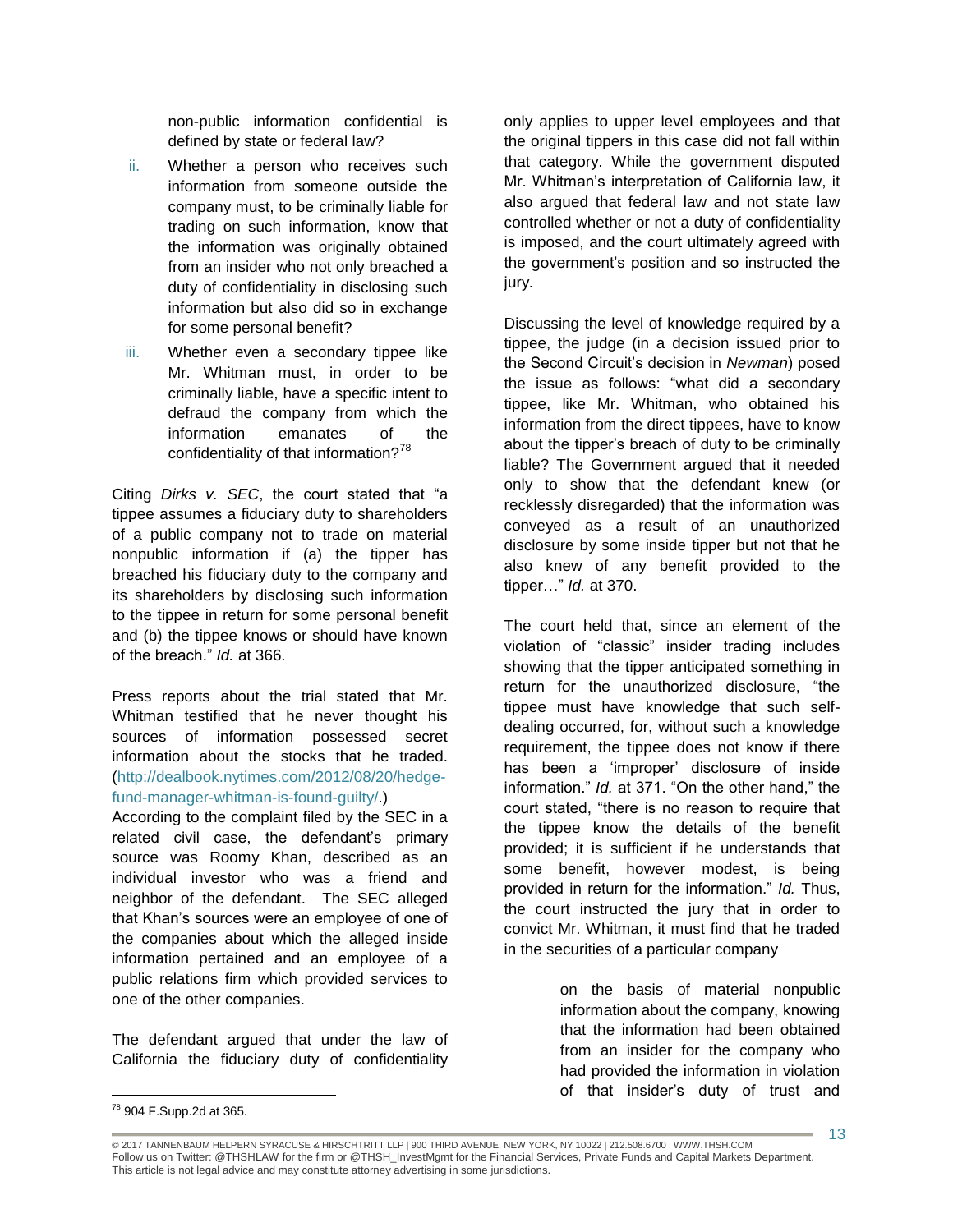confidence and in exchange for, or in anticipation of a personal benefit.

\* \* \*

As to the defendant's knowledge that the insider has breached the insider's duty of trust and confidentiality in return for some actual or anticipated benefit, it is not necessary that Mr. Whitman know the specific confidentiality rules of a given company or the specific benefit given or anticipated by the insider in return for disclosure of inside information; rather, it is sufficient that the defendant had a general understanding that the insider was improperly disclosing inside information for personal benefit. *Id.* at 371.

The court recognized that "one can imagine cases where a remote tippee's knowledge that the tipper was receiving some sort of benefit might be difficult to prove." *Id.* at 372. (While this might give some comfort to a research analyst or trader who hears a "tip," it also presents the significant risk that the government would attempt to prove, based upon the facts and circumstances, that the recipient had a "general understanding" that the information was initially revealed through a breach of duty by a person who received some kind of benefit.) On appeal from the conviction in *Whitman*, the Second Circuit held that these instructions were not erroneous and affirmed the conviction.<sup>79</sup>

The court then discussed whether the government is required to prove specific intent to defraud and not just that the defendant intended to commit the act which was fraudulent. The court concluded that Rule 10b-5 is a "specific intent" statute for the purposes of criminal liability, and then addressed the question of "what 'specific intent to defraud' means in the context of [an insider trading] case." *Whitman*, 904 F.Supp.2d at 374. The court held that "the heart of the fraud is the breach of the duty of confidentiality owed to both the company and its shareholders, and accordingly the specific intent

to defraud must mean, in this context, an intent to deprive the company and its shareholders of the confidentiality of its material nonpublic information." *Id.* at 375. (It is important to note that a criminal violation of Rule 10b-5 requires "willfulness" which is what caused the court to deem the statute to be a "specific intent offense." Consequently, the specific intent requirement would not apply to a claim filed by the Securities and Exchange Commission.)

The court concluded by summarizing his holdings as follows:

- i. The scope of an employee's duty to keep material non-public information confidential is defined by federal common law, which imposes a uniform duty on all insiders to maintain the confidentiality of material nonpublic information entrusted to them as part of a relationship of trust and confidence and not to exploit it for personal benefit.
- ii. To be held criminally liable, a tippee like Mr. Whitman must have a general understanding that the inside information was obtained from an insider who breached a duty of confidentiality in exchange for some personal benefit, although the tippee need not know the details of the breach or the specific benefit the insider received or anticipated receiving.
- iii. To be held criminally liable in a Dirkslike case, a tippee like Mr. Whitman must have a specific intent to defraud the company to which the information relates (and, indirectly, its shareholders) of the confidentiality of that information. *Whitman*, 904 F.Supp.2d at 374.

Based upon the foregoing decisions, in a civil action brought by the SEC, the SEC need only prove that the tippee *should have known* that the information he received was tipped in breach of a fiduciary duty and that the tipper received some kind of personal benefit, whereas in a criminal case, the government must prove that the tippee *knew* that the information was tipped in breach of a fiduciary duty and that the tipper

<sup>79</sup> *U.S. v. Whitman*, 555 Fed.Appx. 98 (2d Cir. 2014).

<sup>© 2017</sup> TANNENBAUM HELPERN SYRACUSE & HIRSCHTRITT LLP | 900 THIRD AVENUE, NEW YORK, NY 10022 | 212.508.6700 | WWW.THSH.COM Follow us on Twitter: @THSHLAW for the firm or @THSH\_InvestMgmt for the Financial Services, Private Funds and Capital Markets Department. This article is not legal advice and may constitute attorney advertising in some jurisdictions.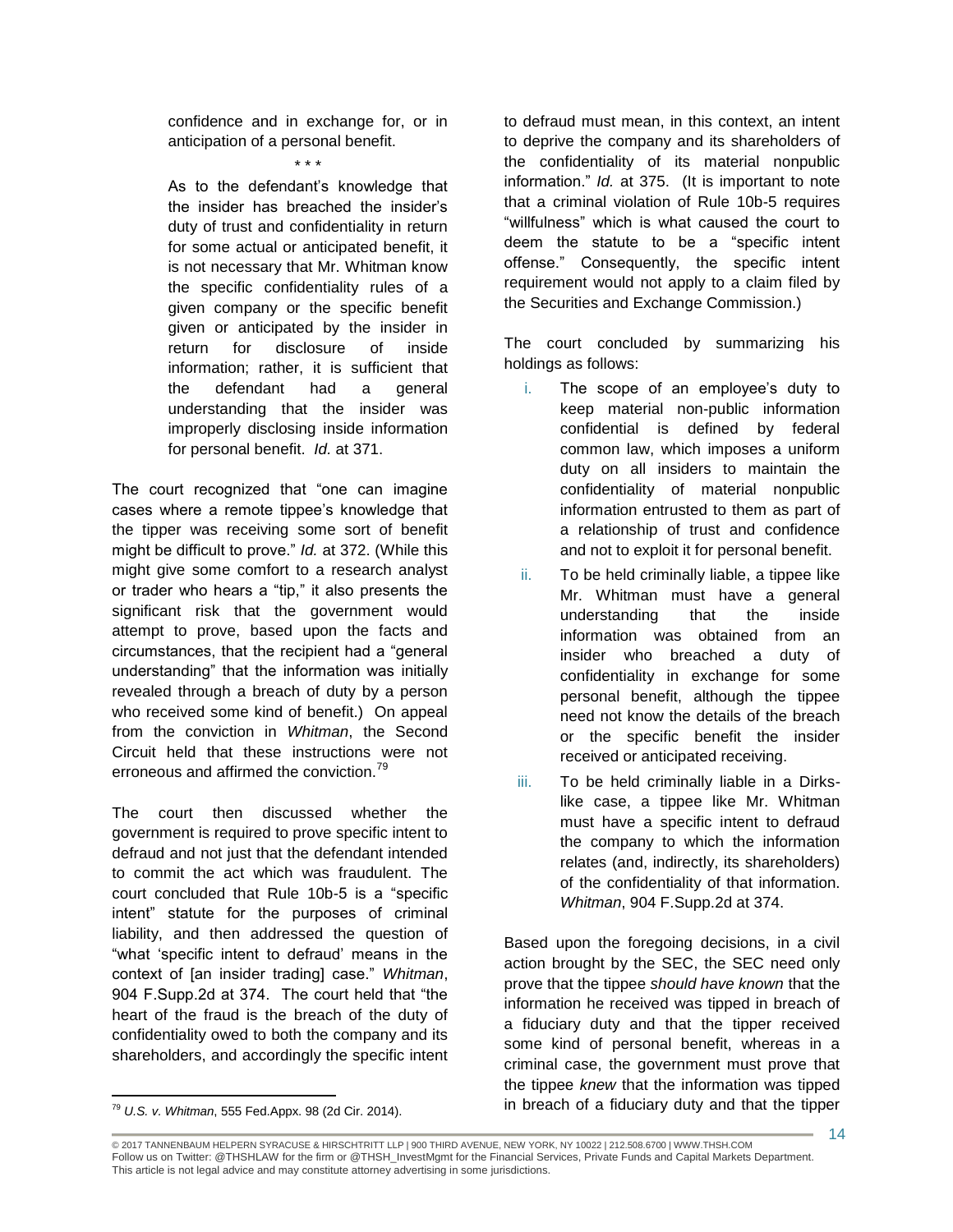received some form of personal benefit, but the tippee's knowledge of the breach need only be a "general understanding" that a breach had occurred (rather than an understanding of the specific nature of the breach), and the government is not required to prove that the tippee knew the specific nature of the personal benefit received by the tipper.

### *The Personal Benefit Requirement*

On December 6, 2016, the U.S. Supreme Court issued a unanimous decision, in the case of U.S. v. Salman,80 in which it clarified a key element which the government must prove to establish a charge of insider trading. The Court held that the "personal benefit," which a tipper must receive from the tippee in order to establish liability, may be in the form of a gift to a trading relative or friend.

The case Salman case involved the transfer of confidential information from one brother (the tipper) to another brother (the tippee) which was then passed on to a third person, the defendant Salman, who traded on the information. The tipper-brother did not receive anything of pecuniary value from his tippee-brother; rather, the tipper testified that he tipped the information to his brother because he loved his brother and wanted to "benefit him" and "fulfill [] whatever need he had." The Supreme Court held that, due to the close personal relationship between the tipper and the tippee, the desire of the tipper to make a gift to the tippee was a sufficient "benefit," and it was not necessary for the benefit to have some pecuniary value to the tipper. Relying on an earlier Supreme Court decision, *Dirks v. SEC,<sup>81</sup>* the Court ruled that "when an insider makes a gift of confidential information to a trading relative or friend . . . [t]he tip and trade resemble trading by the insider himself followed by a gift of the profits to the recipient." The Court further held that, in such situations, it is not necessary for the government to show that the tipper received something of a "pecuniary or similarly valuable nature."

The defendant in the *Salman* case argued that, in order to satisfy the "personal benefit" requirement, the government was required to prove that the original tipper received "'a pecuniary or similarly valuable nature' in exchange – [and] that [the defendant] knew of such benefit," citing language from the Second Circuit's decision in the *Newman* case in which the court stated that, in exchange for the information being conveyed by the tipper, the tipper must receive "at least a potential gain of a pecuniary or similarly valuable nature . . . . "82 This language suggested that the tipper's intention merely to make a "gift' of the information to the tippee would not be sufficient to satisfy the requirement that the tipper receive a personal benefit. The Supreme Court laid this question to rest in *Salman* and held that the tipper's intention to make a gift would be sufficient to satisfy the personal benefit requirement.

While the ruling in *Salman* eases somewhat the government's burden of proving insider trading cases, there are still some significant hurdles which the government must overcome in such cases. Apart from showing that the tipper received a benefit or intended to make a gift, the government also must prove that the tippee who traded on the inside information knew or had reason to know that the tipper received the benefit or intended to make a gift, and that the disclosure was made in breach of a duty. Those elements were not in dispute in *Salman* because the person who actually traded (*i.e.*, the tippee of the tippee-brother) was fully aware of the relationship between the two brothers. Also, the Supreme Court itself recognized in its decision that "in some factual circumstances assessing liability for gift-giving will be difficult." Indeed, a significant open question, in light of this decision, is: when does the relationship between the tipper and tippee rise to the level of a "friendship," which would render the tip a "gift" and thereby satisfy the "personal benefit" requirement?

 $\overline{a}$ <sup>80</sup> *U.S. v. Salman*, 137 S.Ct. 420 (2016)

<sup>81</sup> 463 U.S. 646 (1983).

 $\overline{a}$ <sup>82</sup> 773 F. 3d at 452.

<sup>© 2017</sup> TANNENBAUM HELPERN SYRACUSE & HIRSCHTRITT LLP | 900 THIRD AVENUE, NEW YORK, NY 10022 | 212.508.6700 | WWW.THSH.COM Follow us on Twitter: @THSHLAW for the firm or @THSH\_InvestMgmt for the Financial Services, Private Funds and Capital Markets Department. This article is not legal advice and may constitute attorney advertising in some jurisdictions.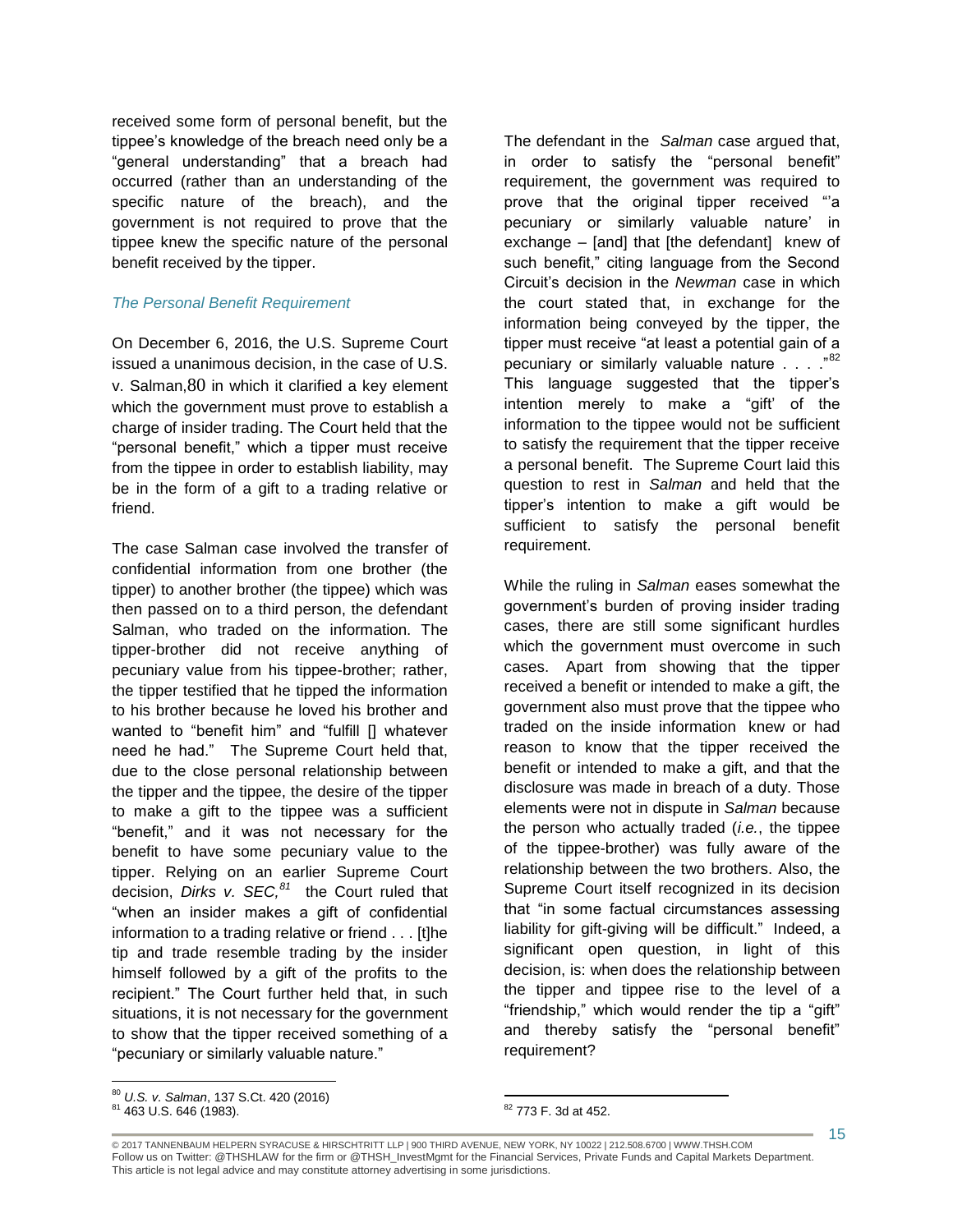The *Salman* decision does not, therefore, remove the significant obstacles which the government faces when bringing cases against tippees who are far removed from the source of the original tip. But for the original tippers – and for tippees who are close to the source of the tip -- the government's burden was made somewhat easier as a result of the *Salman* decision.

# *Some Practical Observations*

Whether you receive material, non-public information directly from the person committing the disclosure breach or whether you receive it three steps removed, you are always running the risk that the SEC or another litigant will contend that you knew or should have known that the information you received was obtained or disclosed through the breach of a fiduciary duty. As a practical matter, it is going to be very difficult to determine with any kind of certainty whether a party who disclosed material, nonpublic information "benefited" from such disclosure and thereby breached his or her duty. Consequently, you should always know the source of material, non-public information concerning an issuer before you trade while in possession of such information. If you have any reason to believe that the information which you received was improperly disclosed, you should not trade and you also should not disclose such information to any other party until it becomes public. This may impose a significant burden, as one commentator has pointed out:

> In an environment where rumors are rampant, any attempt to investigate the source seems impracticable, and would probably be fruitless. Is the only safe course, then, not to trade? For members of the public, this may be possible, but it is hardly a means of encouraging investment. And for investment professionals like arbitrageurs, analysts and stockbrokers…avoiding all trading and recommendations with respect to all stocks about which they hear some

suspicious information is hardly feasible.<sup>83</sup>

While the burden of either abstaining from trading or investigating whether the source of the information is significant, the risks of not doing so are equally severe. If the recipient trades on the information, and there is a subsequent significant movement in the stock, a regulatory investigation will most likely ensue, and the cost, in terms of time and money, in responding to the investigation could be substantial, regardless of the innocence of the party who traded on the information. Because of the prospect of such expense, it may be warranted to refrain from trading when the recipient knows or has reason to know that the information which he or she has received is material and non-public, regardless of whether it is known whether or not the information has been disclosed improperly.

4. Field Research and Use of Outside Research Firms

Many hedge fund analysts obtain information about companies in which they are investing by going out into the field and gathering information from retail outlets of the companies they are investing in or speaking with the vendors or suppliers of such companies or other parties whose business may have an impact on the companies' business. With respect to contacting retail outlets of the companies, the issue is whether an analyst is obtaining inside information about the companies. For example, if the analyst's fund is investing in MacDonald's and the analyst walks into a MacDonald's franchise and asks the manager how sales are going, the analyst must realize that he is talking to a company employee who could be deemed an insider. It is probably permissible for the analyst to ask a store manager general questions about the business; but it is probably not permissible to ask the store manager to show him spreadsheets reflecting actual sales figures. In the first situation, the analyst is doing his job in researching the company in which his

© 2017 TANNENBAUM HELPERN SYRACUSE & HIRSCHTRITT LLP | 900 THIRD AVENUE, NEW YORK, NY 10022 | 212.508.6700 | WWW.THSH.COM Follow us on Twitter: @THSHLAW for the firm or @THSH\_InvestMgmt for the Financial Services, Private Funds and Capital Markets Department. This article is not legal advice and may constitute attorney advertising in some jurisdictions.

 $\overline{a}$ <sup>83</sup> Langevoort, p. 4-30.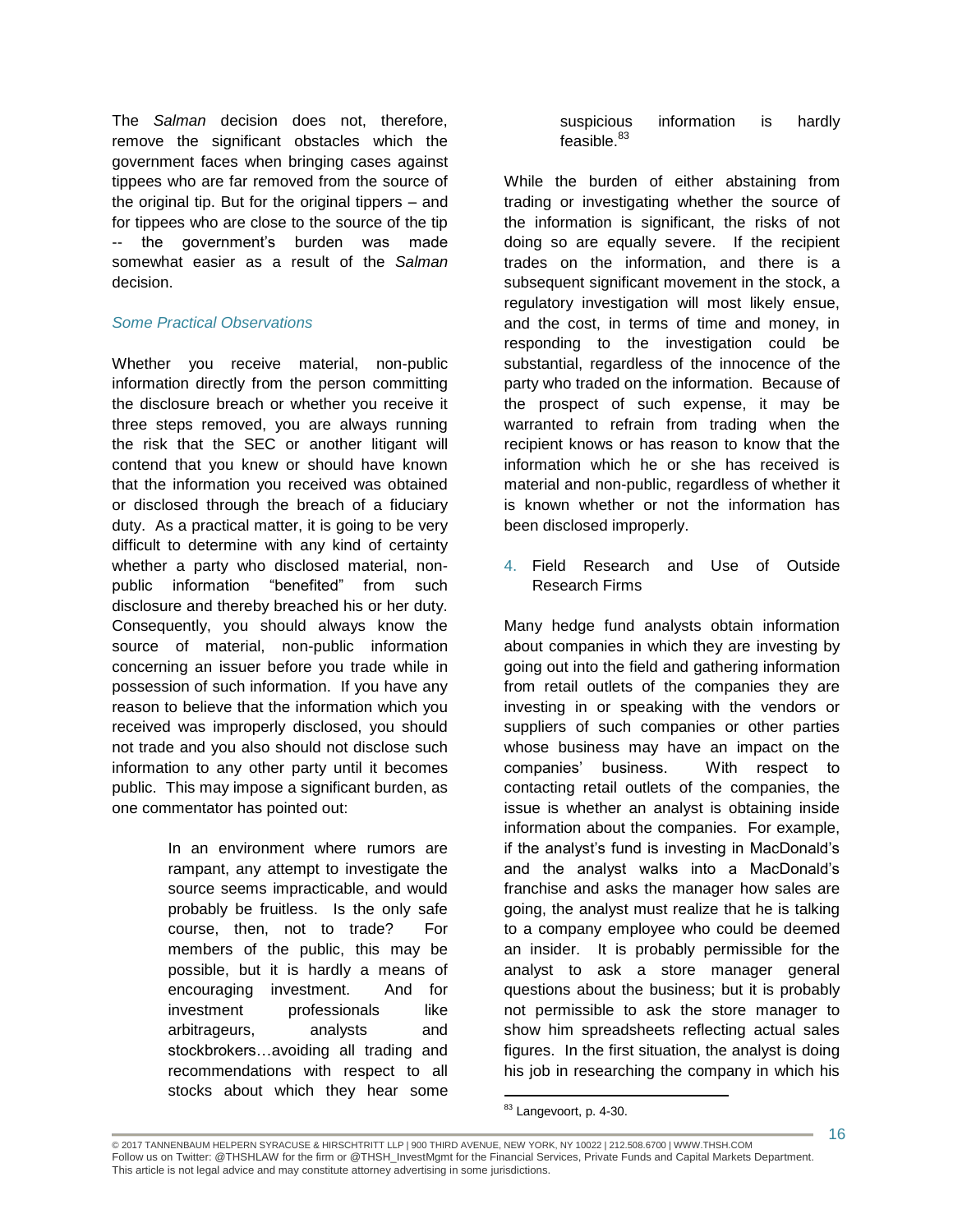fund is investing, and it is likely that the information he obtains is not in itself material but, rather, is "mosaic" information which he is entitled to gather and use; in the latter situation, there is a greater likelihood that the analyst is receiving material non-public information which the store manager should not be disclosing. It is also more likely that, in the latter situation, the store manager is breaching a duty of confidentiality in disclosing such information.

Another scenario is where the analyst approaches persons who are not employees of the company whose stock is being traded, for example, vendors or suppliers of the company his fund is investing in, or some other party which has a relationship with that company. Such persons are not insiders or temporary or quasi-insiders (such as the company's attorneys, accountants or investment bankers) because they do not owe a fiduciary duty to the company whose stock is the subject of the investment. Ordinarily, these outsiders are "fair game" and the information obtained from them may be used by the analyst to trade in the company's stock. There is, however, one significant caveat: if the outsider is breaching a fiduciary duty to his own employer by divulging the information to the analyst, the analyst may be prohibited from trading on the basis of such information. In such a case, the defrauded party is not the shareholder of the company whose stock the fund is purchasing or selling on the basis of such information; rather, based on the misappropriation theory discussed above, the defrauded party is the employer of the person who is divulging the information to the analyst, but the use of such information may still constitute a securities fraud because the information is being used in connection with the purchase or sale of securities. The key to whether or not a fraud has occurred in the "misappropriation" context is whether the employee is, in fact, violating a policy of the employer by divulging the information.

There have been several criminal prosecutions involving a hedge fund's use of outside research firms to provide information about public companies.<sup>84</sup> Such research firms typically pay individuals at various companies to provide information that may be useful to hedge funds in making investment decisions. The risk of using such research firms is that the people whom the research firms are paying to provide the information may be violating the disclosure policies of the companies where they work. If they are, the breach of the disclosure policies may constitute a fraud, and if that breach is made for the purpose of conveying information that is passed on to others who are using it to trade in securities, the practice may involve a violation of the securities laws. This may be a problem not only for the employees conveying the information and the research firm which is paying them for the information; it also may be a problem for the hedge funds which retain the research firms to obtain the information.

Keep in mind that the prohibition on using misappropriated information applies regardless of the level of the employee (*i.e.*, president, secretary, paralegal, janitor, etc.) who engages in a misappropriation.<sup>85</sup>

Even if the pieces of information that a research firm is gathering are not in themselves material, there may still be liability for using the information if it is disclosed in breach of a fiduciary duty. Materiality is an essential element to establish liability for trading on inside information because, when inside information is used, the defrauded party is the investor with whom the person in possession of the information trades, and that investor is only defrauded if the undisclosed information would have been material to his investment decision. But, under the misappropriation theory, the defrauded party is the person or entity from whom the information was misappropriated, and that party is defrauded regardless of whether the information that was misappropriated is material to an investment decision concerning the stock which is purchased on the basis of such information. Nevertheless, two Courts which

<sup>&</sup>lt;sup>84</sup> Chad Bray and Jenny Strasburg, **Suspect is Exception:** She's Still Locked Up, *The Wall Street Journal*, March 30, 2011 at 1.

Langevoort, p.  $6-18 - 6-18.1$ .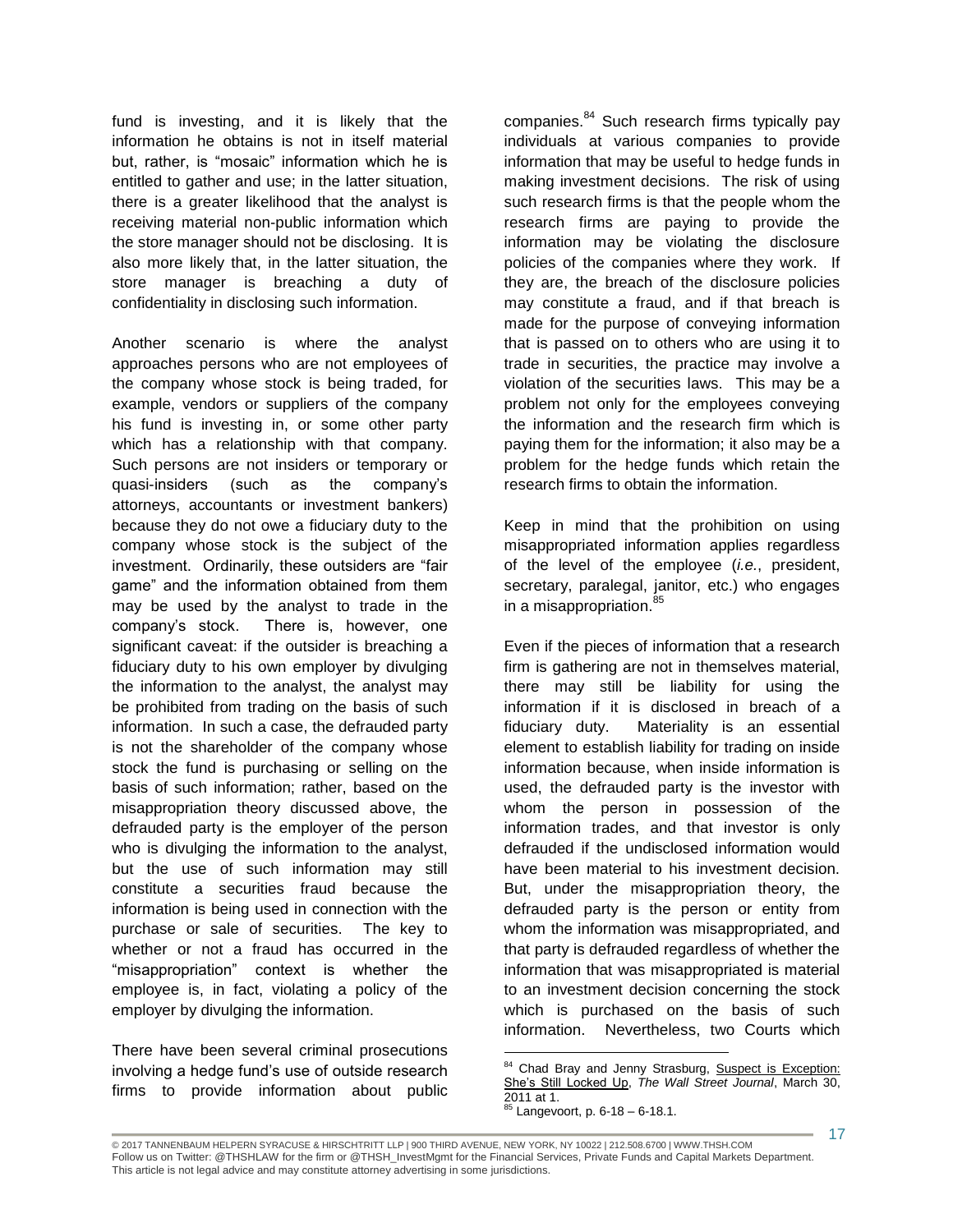have addressed the issue of materiality in the context of misappropriated information have held that the standard for materiality is whether the information would affect the market price of the stock.<sup>86</sup>

One other item to keep in mind about field research is that the person seeking the information should not use fraud or deception to obtain it.<sup>87</sup> One form of fraud, discussed above, is where an employee breaches a duty of loyalty to his employer by disclosing information that his employer does not want disclosed. Another potential fraudulent practice would arise if the person seeking to obtain the information from an employee uses deceptive means to obtaining it, such as misrepresenting one's identity or the purpose for which the information is being sought in order to induce the person into disclosing the information. An analyst need not disclose his affiliation or his purposes when he seeks information, but he should not make affirmative false representations about his affiliation or purpose.

# *D. Investor-Affiliates of Companies in Which Funds Are Invested*

Hedge Funds should avoid having investors in the funds who are affiliated with the companies they are investing in. While such investors are usually passive and not involved in investment decisions, there is a greater risk of being the subject of an insider trading regulatory investigation if a fund has traded in stock shortly before a significant movement in the price of the stock and one or more of the investors in the fund is affiliated with the company. At a minimum, the fund will have the burden of convincing the regulator that the investor-affiliate did not convey material non-public information to the fund manager.

# *E. "Possession" verses "Use" of Information*

 $\overline{a}$ 

You should also be aware that the SEC takes the position that a party who is in *possession* of improperly obtained material, non-public information concerning an issuer may not trade in the issuer's securities regardless of whether the trade was *based upon* the information. In Rule 10b5-1 promulgated by the SEC under Section 10(b) of the Exchange Act, the states that insider trading liability requires that the person trade "on the basis of" improperly obtained material nonpublic information. However, the Rule defines "on the basis of" as "aware[ness] of the material nonpublic information when the person made the purchase or sale.".<sup>88</sup> Thus, according to the SEC, mere possession of the information while trading is sufficient to establish liability. The SEC Rule permits a person to establish an affirmative defense to the element of trading "on the basis of" the information if the person demonstrate that, before making the purchase or sale, the person: "i. Entered into a binding contract to purchase or sell the security, ii. instructed another person to purchase or sell the security for the instructing person's account; or iii. adopted a written plan for trading securities."<sup>89</sup> The Courts which have addressed this issue, however, have taken a different view from the SEC, as reflected in the excerpt below from the Second Circuit's Summary Order in the *Whitman*  case:

> [T]he district court instructed the jury that inside information must be "at least a factor" in Whitman's trading decision. Whitman does not dispute that under the law of this Circuit, he was entitled to no more favorable instruction, but argues that we should adopt the law of the Ninth Circuit, which dictates that a defendant is only liable if inside information was a "significant factor" in an investment choice. United States v. Smith, 155 F.3d 1051, 1066 (9th Cir. 1998). As Whitman acknowledges, his proposed change in circuit law could be adopted only by the Court sitting en

<sup>86</sup> *United States v. Mylett*, 97 F.3d 663, 667 (2d Cir. 1996); *United States v. Libera,* 989 F.2d 596, 600 (2d Cir. 1993).  $87$  Langevoort, pp.  $6-40-6-41$ .

 $\overline{a}$  $88$  Rule 10b5-1(b), 17 C.F.R.  $\S$ 240.10b5-1(b).

 $89$  Rule 10b5-1(c)(A), 17 C.F.R. §240.10b5-1(c)(A).

<sup>© 2017</sup> TANNENBAUM HELPERN SYRACUSE & HIRSCHTRITT LLP | 900 THIRD AVENUE, NEW YORK, NY 10022 | 212.508.6700 | WWW.THSH.COM Follow us on Twitter: @THSHLAW for the firm or @THSH\_InvestMgmt for the Financial Services, Private Funds and Capital Markets Department. This article is not legal advice and may constitute attorney advertising in some jurisdictions.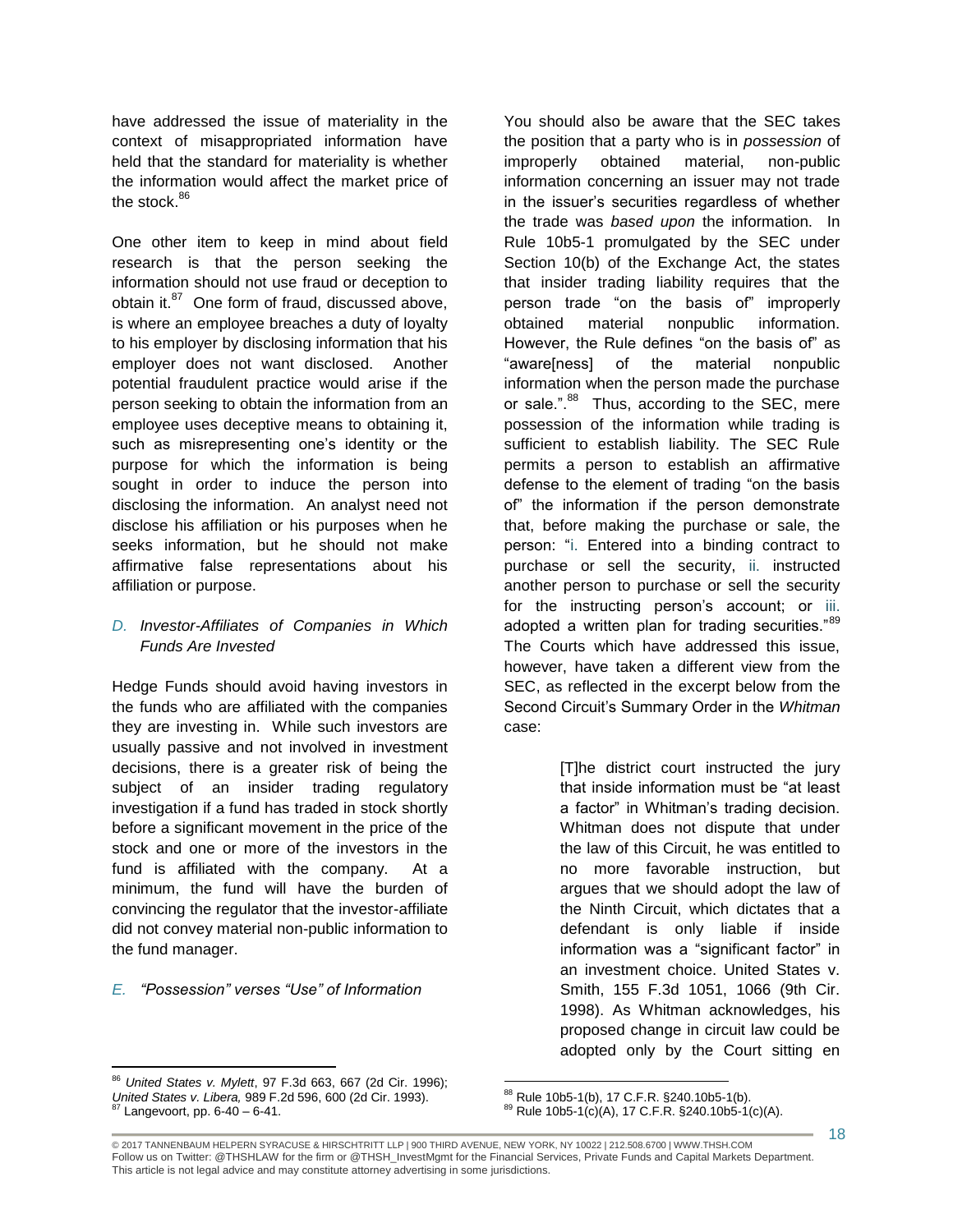banc. Absent such review, we are bound by controlling circuit precedent just as the district court was. We therefore find no error in the instruction.<sup>90</sup>

# *F. Special Rule Governing Information About Tender Offers*

There is a special, stricter insider trading rule $91$ which pertains to non-public information about impending tender offers. In order for a person in possession of non-public information concerning an impending tender offer to be held liable for trading on the basis of such information, it is not necessary to demonstrate that the recipient knew or had reason to know that the information was transmitted in breach of a duty. Rather, it need only be established that the recipient knew or had reason to know that the information he received was non-public and was acquired, directly or indirectly, from the company which is the subject of the proposed tender offer or from the company planning to make the tender offer.

### *G. Penalties*

Penalties for communicating or trading on the basis of Inside Information are severe. Violators may be subject to criminal penalties $92$  as well as civil penalties (*i.e.*, the person who committed the violation, can be sued for up to three times the profit gained or loss avoided as a result of such unlawful purchase, sale or communication; while the person or entity that directly or indirectly *controlled* the person who committed the violation $93$  can be sued for the greater of \$1,000,000 or three times the amount of the profit gained or loss avoided as a result of such controlling person's liability)<sup>94</sup>. Moreover, there may be other penalties that flow from being

 $\overline{a}$ 

found guilty from insider trading in the event the violator is also a member of a self-regulatory organization, such as the Financial Industry Regulatory Authority or the National Futures Association.

### CONCLUSION

Trading on the basis of Inside Information can have significant consequences. Unfortunately, it is not always clear what constitutes Inside Information. While the SEC has provided some guidance and has clarified certain aspects concerning insider trading, it has not developed bright line tests which apply to each circumstance. As such, if there is any doubt as to the appropriateness of trading on any given information, it must be reviewed carefully and a determination should be made on a case-bycase basis.

For more information on the topic discussed, contact **Ralph A. Siciliano** at **siciliano@thsh.com**.

*Ralph A. Siciliano is a member of the law firm of Tannenbaum Helpern Syracuse & Hirschtritt LLP whose offices are located at 900 Third Avenue, New York, New York. Mr. Siciliano heads the firm's Regulatory Investigations Practice and advises investment advisers, investment funds and securities broker-dealers on regulatory issues concerning the federal securities laws and state securities matters. Prior to joining the firm, Mr. Siciliano held senior administrative posts in the New York Regional Office of the United States Securities and Exchange Commission and was lead trial counsel in several major securities cases. Further information concerning Mr. Siciliano and his firm can be found at www.thsh.com. This article, which may constitute attorney advertising, is for educational purposes and should not be construed as legal advice in any jurisdiction.*

About Tannenbaum Helpern Syracuse & Hirschtritt LLP Since 1978, Tannenbaum Helpern Syracuse & Hirschtritt LLP has combined a powerful mix of insight, creativity, industry knowledge, senior talent and transaction expertise

<sup>90</sup> Summary Order in *Whitman*, p. 15.

<sup>91</sup> Rule 14e-3(a), 17C.F.R.§240. 14e-3(a).

<sup>&</sup>lt;sup>92</sup> Section 32 of the Securities Exchange Act of 1934, as amended, 15 U.S.C. §78ff.<br><sup>93</sup> The SEC must establish the controlling person knew or

recklessly disregarded the fact that a controlled person was likely to engage in the act constituting the violation and failed to take appropriate steps to prevent such act.

 $94$  Sections 21A(a)(2) and (3) of the Securities Exchange Act of 1934, as amended, 15 U.S.C. §§78u-1(a)(2) and (a)(3).